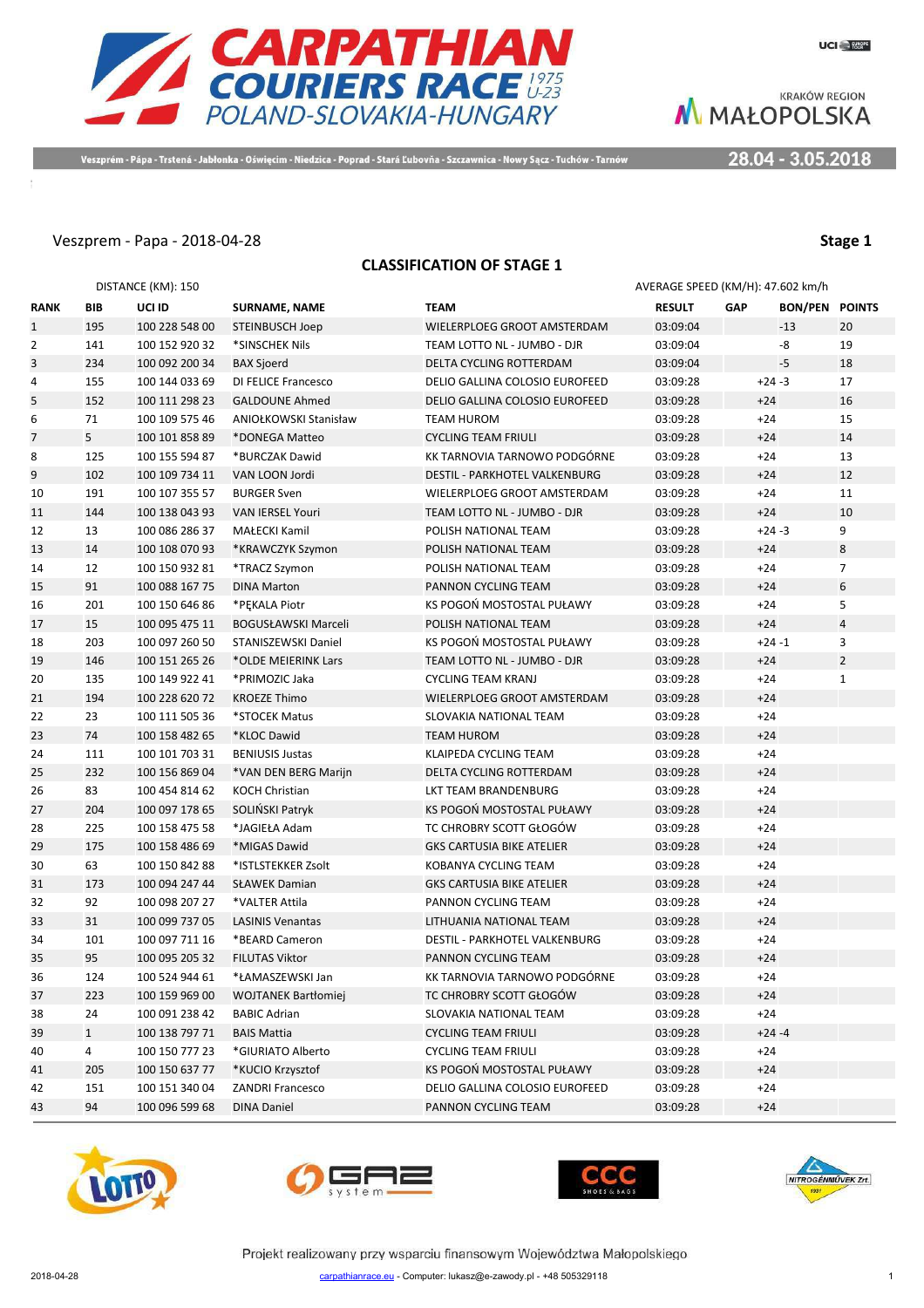

|    |                |                |                             | Veszprém - Pápa - Trstená - Jabłonka - Oświęcim - Niedzica - Poprad - Stará Ľubovňa - Szczawnica - Nowy Sącz - Tuchów - Tarnów |          |       | 28.04 - 3.05.2018 |
|----|----------------|----------------|-----------------------------|--------------------------------------------------------------------------------------------------------------------------------|----------|-------|-------------------|
| 44 | 193            | 100 147 607 54 | *MOURIS Teun                | WIELERPLOEG GROOT AMSTERDAM                                                                                                    | 03:09:28 | $+24$ |                   |
| 45 | 134            | 100 150 816 62 | *LAVRIC Martin              | <b>CYCLING TEAM KRANJ</b>                                                                                                      | 03:09:28 | $+24$ |                   |
| 46 | 202            | 100 093 371 41 | GÓRECKI Patryk              | KS POGOŃ MOSTOSTAL PUŁAWY                                                                                                      | 03:09:28 | $+24$ |                   |
| 47 | 221            | 100 158 514 00 | *SZÓSTKA Paweł              | TC CHROBRY SCOTT GŁOGÓW                                                                                                        | 03:09:28 | $+24$ |                   |
| 48 | 11             | 100 153 299 23 | *MACIEJUK Filip             | POLISH NATIONAL TEAM                                                                                                           | 03:09:28 | $+24$ |                   |
| 49 | 224            | 100 152 908 20 | *JAKAŁA Jakub               | TC CHROBRY SCOTT GŁOGÓW                                                                                                        | 03:09:28 | $+24$ |                   |
| 50 | 112            | 100 108 067 90 | *ADOMAITIS Rojus            | KLAIPEDA CYCLING TEAM                                                                                                          | 03:09:28 | $+24$ |                   |
| 51 | $\overline{3}$ | 100 151 318 79 | *BAIS Davide                | <b>CYCLING TEAM FRIULI</b>                                                                                                     | 03:09:28 | $+24$ |                   |
| 52 | 161            | 100 158 562 48 | *KISS Hunor Mate            | KONTENT DKSI CYCLING TEAM                                                                                                      | 03:09:28 | $+24$ |                   |
| 53 | 171            | 100 155 596 89 | *WISZNIEWSKI Kacper         | <b>GKS CARTUSIA BIKE ATELIER</b>                                                                                               | 03:09:28 | $+24$ |                   |
| 54 | 115            | 100 161 288 58 | *JANUSKEVICIUS Mantas       | KLAIPEDA CYCLING TEAM                                                                                                          | 03:09:28 | $+24$ |                   |
| 55 | 22             | 100 097 706 11 | *OROS Samuel                | SLOVAKIA NATIONAL TEAM                                                                                                         | 03:09:28 | $+24$ |                   |
| 56 | 93             | 100 112 209 61 | *SZABO Miklos               | PANNON CYCLING TEAM                                                                                                            | 03:09:28 | $+24$ |                   |
| 57 | 215            | 100 157 829 91 | <b>HLOZA Michal</b>         | STREDOSLOVENSKY REGION                                                                                                         | 03:09:28 | $+24$ |                   |
| 58 | 153            | 100 097 807 15 | <b>RADICE Raffaele</b>      | DELIO GALLINA COLOSIO EUROFEED                                                                                                 | 03:09:28 | $+24$ |                   |
| 59 | 192            | 100 232 333 02 | *KRIJNSEN Jobbe             | WIELERPLOEG GROOT AMSTERDAM                                                                                                    | 03:09:28 | $+24$ |                   |
| 60 | 165            | 100 562 386 61 | SASVARI Daniel              | KONTENT DKSI CYCLING TEAM                                                                                                      | 03:09:28 | $+24$ |                   |
| 61 | 105            | 100 093 346 16 | VAN DER HEIJDEN Maik        | DESTIL - PARKHOTEL VALKENBURG                                                                                                  | 03:09:28 | $+24$ |                   |
| 62 | 143            | 100 148 271 39 | *VAN ELZAKKER Wout          | TEAM LOTTO NL - JUMBO - DJR                                                                                                    | 03:09:28 | $+24$ |                   |
| 63 | 35             | 100 159 920 48 | *VAITAITIS Kestutis         | LITHUANIA NATIONAL TEAM                                                                                                        | 03:09:28 | $+24$ |                   |
| 64 | 211            | 100 161 344 17 | *PODOLAK Patrik             | STREDOSLOVENSKY REGION                                                                                                         | 03:09:28 | $+24$ |                   |
| 65 | 114            | 100 159 921 49 | *MIKALAJUNAS Ignas-Edmundas | <b>KLAIPEDA CYCLING TEAM</b>                                                                                                   | 03:09:28 | $+24$ |                   |
| 66 | 73             | 100 563 037 33 | *MANOWSKI Mateusz           | <b>TEAM HUROM</b>                                                                                                              | 03:09:28 | $+24$ |                   |
| 67 | 25             | 100 110 758 65 | *VLCAK Martin               | SLOVAKIA NATIONAL TEAM                                                                                                         | 03:09:28 | $+24$ |                   |
| 68 | 214            | 100 111 300 25 | *MICHALICKA Juraj           | STREDOSLOVENSKY REGION                                                                                                         | 03:09:28 | $+24$ |                   |
| 69 | 43             | 100 143 850 80 | ROZHONIUK Andrii            | UKRAINE NATIONAL TEAM                                                                                                          | 03:09:28 | $+24$ |                   |
| 70 | 122            | 100 158 491 74 | *KOSTAŃSKI Mateusz          | KK TARNOVIA TARNOWO PODGÓRNE                                                                                                   | 03:09:28 | $+24$ |                   |
| 71 | 123            | 100 161 452 28 | *BYSTRZYCKI Wojciech        | KK TARNOVIA TARNOWO PODGÓRNE                                                                                                   | 03:09:28 | $+24$ |                   |
| 72 | 174            | 100 110 413 11 | *CENIUCH Wojciech           | <b>GKS CARTUSIA BIKE ATELIER</b>                                                                                               | 03:09:28 | $+24$ |                   |
| 73 | 44             | 100 161 064 28 | *SHEVCHENKO Oleksandr       | UKRAINE NATIONAL TEAM                                                                                                          | 03:09:28 | $+24$ |                   |
| 74 | 132            | 100 153 322 46 | *CEMAZAR Nik                | <b>CYCLING TEAM KRANJ</b>                                                                                                      | 03:09:28 | $+24$ |                   |
| 75 | 32             | 100 139 857 64 | <b>GEMBECKAS Tomas</b>      | LITHUANIA NATIONAL TEAM                                                                                                        | 03:09:28 | $+24$ |                   |
| 76 | $\overline{2}$ | 100 150 822 68 | *ORLANDI Massimo            | <b>CYCLING TEAM FRIULI</b>                                                                                                     | 03:09:28 | $+24$ |                   |
| 77 | 213            | 100 155 217 01 | <b>KASKO David</b>          | STREDOSLOVENSKY REGION                                                                                                         | 03:09:28 | $+24$ |                   |
| 78 | 104            | 100 110 487 85 | *ERIKSSON Jacob             | DESTIL - PARKHOTEL VALKENBURG                                                                                                  | 03:09:28 | $+24$ |                   |
| 79 | 154            | 100 150 801 47 | *PELI Flavio                | DELIO GALLINA COLOSIO EUROFEED                                                                                                 | 03:09:28 | $+24$ |                   |
| 80 | 34             | 100 161 290 60 | *PUNKRYS Kasparas           | LITHUANIA NATIONAL TEAM                                                                                                        | 03:09:28 | $+24$ |                   |
| 81 | 33             | 100 365 854 51 | *VALIUKAS Paulius           | LITHUANIA NATIONAL TEAM                                                                                                        | 03:09:28 | $+24$ |                   |
| 82 | 42             | 100 111 381 09 | MUSIIENKO Bohdan            | UKRAINE NATIONAL TEAM                                                                                                          | 03:09:28 | $+24$ |                   |
| 83 | 133            | 100 099 792 60 | *KVASINA Filip              | <b>CYCLING TEAM KRANJ</b>                                                                                                      | 03:09:28 | $+24$ |                   |
| 84 | 172            | 100 484 464 30 | *KRUKOWSKI Jan              | <b>GKS CARTUSIA BIKE ATELIER</b>                                                                                               | 03:09:28 | $+24$ |                   |
| 85 | 163            | 100 236 019 02 | <b>FEGYVERES Mate</b>       | KONTENT DKSI CYCLING TEAM                                                                                                      | 03:09:28 | $+24$ |                   |
| 86 | 162            | 100 236 495 90 | SZENTPETERI Andras          | KONTENT DKSI CYCLING TEAM                                                                                                      | 03:09:28 | $+24$ |                   |
| 87 | 121            | 100 097 406 02 | SÓJKA Mikołaj               | KK TARNOVIA TARNOWO PODGÓRNE                                                                                                   | 03:09:28 | $+24$ |                   |
| 88 | 181            | 100 091 472 82 | ZAKARIA Akmal Hakim         | TEAM SAPURA CYCLING                                                                                                            | 03:09:28 | $+24$ |                   |
| 89 | 103            | 100 156 821 53 | *DE JONG Timo               | DESTIL - PARKHOTEL VALKENBURG                                                                                                  | 03:09:28 | $+24$ |                   |
| 90 | 72             | 100 156 903 38 | *KONIECZNY Mikołaj          | TEAM HUROM                                                                                                                     | 03:09:28 | $+24$ |                   |
| 91 | 231            | 100 155 088 66 | *HOPPEZAK Vincent           | DELTA CYCLING ROTTERDAM                                                                                                        | 03:09:28 | $+24$ |                   |
| 92 | 235            | 100 111 407 35 | *TULNER Rens                | DELTA CYCLING ROTTERDAM                                                                                                        | 03:09:28 | $+24$ |                   |
| 93 | 21             | 100 086 255 06 | <b>BELLAN Juraj</b>         | SLOVAKIA NATIONAL TEAM                                                                                                         | 03:09:28 | $+24$ |                   |







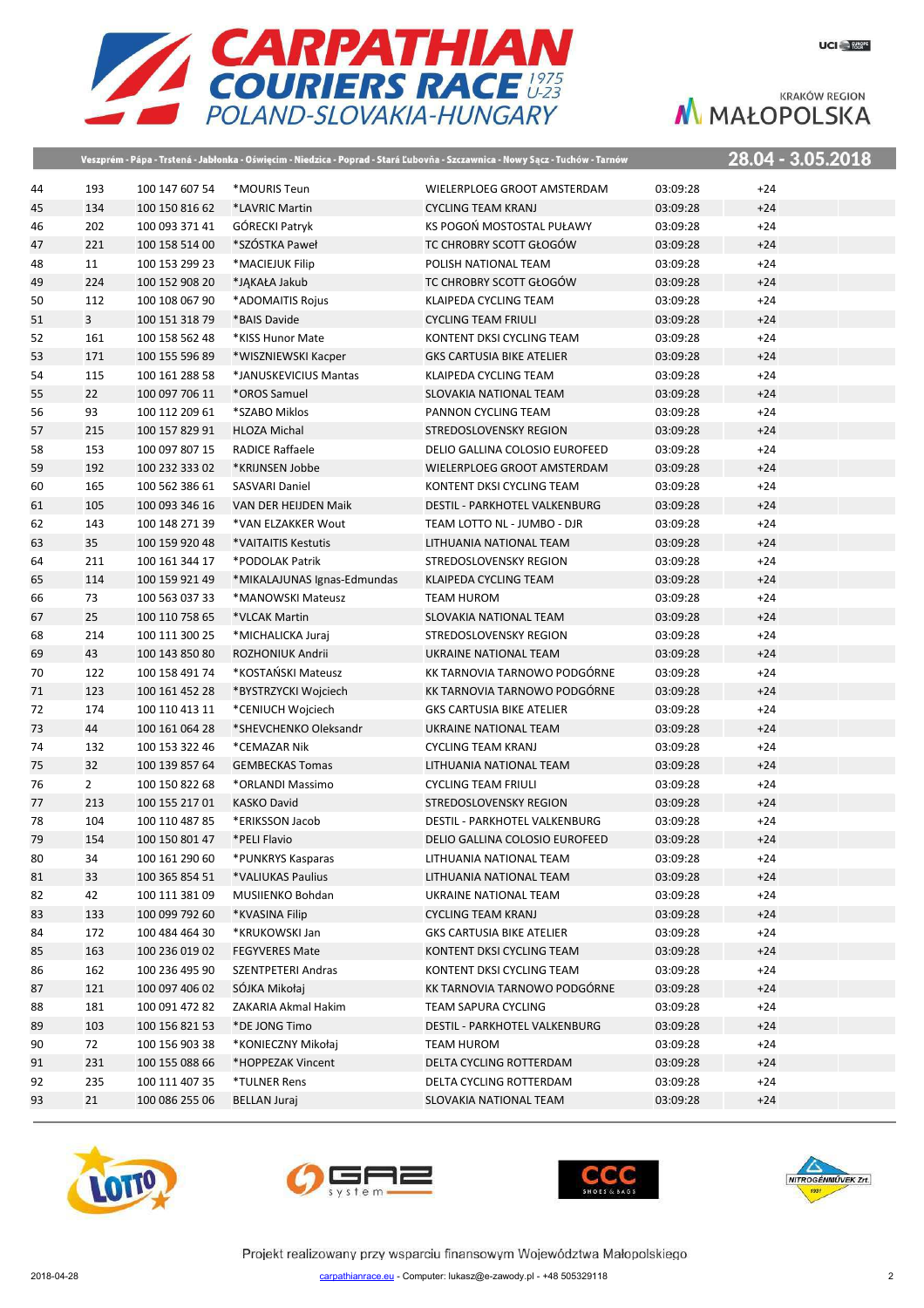

|     |     |                |                                                   | Veszprém - Pápa - Trstená - Jabłonka - Oświęcim - Niedzica - Poprad - Stará Ľubovňa - Szczawnica - Nowy Sącz - Tuchów - Tarnów |            | 28.04 - 3.05.2018 |  |
|-----|-----|----------------|---------------------------------------------------|--------------------------------------------------------------------------------------------------------------------------------|------------|-------------------|--|
| 94  | 182 | 100 106 473 48 | MISBAH Muhsin Al Redha                            | <b>TEAM SAPURA CYCLING</b>                                                                                                     | 03:09:28   | $+24$             |  |
| 95  | 212 | 100 100 400 86 | <b>VANCO Filip</b>                                | STREDOSLOVENSKY REGION                                                                                                         | 03:09:28   | $+24$             |  |
| 96  | 45  | 100 111 452 80 | *SHCHERBAN Vladyslav                              | UKRAINE NATIONAL TEAM                                                                                                          | 03:09:28   | $+24$             |  |
| 97  | 113 | 100 153 346 70 | *ZUBRICKAS Romas                                  | <b>KLAIPEDA CYCLING TEAM</b>                                                                                                   | 03:09:28   | $+24$             |  |
| 98  | 233 | 100 149 220 18 | *VAN DEN DOOL Jens                                | DELTA CYCLING ROTTERDAM                                                                                                        | 03:09:28   | $+24$             |  |
| 99  | 145 | 100 097 493 89 | *BOUWMANS Bryan                                   | TEAM LOTTO NL - JUMBO - DJR                                                                                                    | 03:09:28   | $+24$             |  |
| 100 | 222 | 100 150 929 78 | *MURIAS Jakub                                     | TC CHROBRY SCOTT GŁOGÓW                                                                                                        | 03:09:28   | $+24 -1$          |  |
| 101 | 62  | 100 199 636 91 | *OVERLAND Erik                                    | <b>KOBANYA CYCLING TEAM</b>                                                                                                    | 03:09:28   | $+24$             |  |
| 102 | 41  | 100 158 509 92 | *KRYVYCH Oleksander                               | UKRAINE NATIONAL TEAM                                                                                                          | 03:13:00   | $+3:56$           |  |
| 103 | 131 | 100 138 157 13 | <b>COTAR Luka</b>                                 | <b>CYCLING TEAM KRANJ</b>                                                                                                      | 03:09:28   | $+24$             |  |
| 104 | 164 | 100 111 519 50 | *SZARKA Gergely                                   | KONTENT DKSI CYCLING TEAM                                                                                                      | 03:09:28   | $+24$             |  |
| 105 | 84  | 100 157 680 39 | *TAEBLING Paul                                    | <b>LKT TEAM BRANDENBURG</b>                                                                                                    | 03:09:28   | $+24$             |  |
| 106 | 81  | 100 093 465 38 | <b>APPELT Leo</b>                                 | LKT TEAM BRANDENBURG                                                                                                           | 03:09:28   | $+24$             |  |
| 107 | 61  | 100 095 006 27 | <b>MORICZ Daniel</b>                              | KOBANYA CYCLING TEAM                                                                                                           | 03:09:28   | $+24$             |  |
| 108 | 85  | 100 157 682 41 | *WEBER Philip                                     | <b>LKT TEAM BRANDENBURG</b>                                                                                                    | 03:09:28   | $+24$             |  |
| 109 | 183 | 100 159 769 91 | *SAHARIL Muhammamad Fitri                         | <b>TEAM SAPURA CYCLING</b>                                                                                                     | 03:09:28   | $+24$             |  |
|     | 64  | 100 099 742 10 | LASZLO Attila                                     | KOBANYA CYCLING TEAM                                                                                                           | <b>DNF</b> |                   |  |
|     | 65  | 100 162 363 66 | *CZEH Balazs                                      | <b>KOBANYA CYCLING TEAM</b>                                                                                                    | <b>DNF</b> |                   |  |
|     | 184 | 100 148 718 01 | MOHD ZARIFF Mohamad Nur Aiman TEAM SAPURA CYCLING |                                                                                                                                | <b>DSQ</b> |                   |  |

| <b>ON THE START</b> | 112 |
|---------------------|-----|
| <b>STARTED</b>      | 112 |
| <b>FINISHED</b>     | 109 |
| <b>DISQUALIFIED</b> | 1   |

#### **TEAM CLASSIFICATION STAGE 1**

| <b>RANK</b>    | <b>CODE</b> | TEAM                             | <b>COUNTRY</b> | <b>RESULT</b> | <b>GAP</b> |
|----------------|-------------|----------------------------------|----------------|---------------|------------|
| $\mathbf{1}$   | <b>WIE</b>  | WIELERPLOEG GROOT AMSTERDAM      | <b>NED</b>     | 09:28:00      |            |
| $\overline{2}$ | <b>DJR</b>  | TEAM LOTTO NL - JUMBO - DJR      | <b>NED</b>     | 09:28:00      |            |
| 3              | <b>DCR</b>  | DELTA CYCLING ROTTERDAM          | <b>NED</b>     | 09:28:00      |            |
| 4              | <b>POL</b>  | POLISH NATIONAL TEAM             | <b>POL</b>     | 09:28:24      | $+24$      |
| 5              | <b>DEL</b>  | DELIO GALLINA COLOSIO EUROFEED   | <b>ITA</b>     | 09:28:24      | $+24$      |
| 6              | POG         | KS POGOŃ MOSTOSTAL PUŁAWY        | <b>POL</b>     | 09:28:24      | $+24$      |
| 7              | <b>PNN</b>  | PANNON CYCLING TEAM              | <b>HUN</b>     | 09:28:24      | $+24$      |
| 8              | <b>FRI</b>  | <b>CYCLING TEAM FRIULI</b>       | <b>ITA</b>     | 09:28:24      | $+24$      |
| 9              | <b>THU</b>  | <b>TEAM HUROM</b>                | <b>POL</b>     | 09:28:24      | $+24$      |
| 10             | <b>DES</b>  | DESTIL - PARKHOTEL VALKENBURG    | <b>NED</b>     | 09:28:24      | $+24$      |
| 11             | <b>CHR</b>  | TC CHROBRY SCOTT GŁOGÓW          | <b>POL</b>     | 09:28:24      | $+24$      |
| 12             | <b>GKS</b>  | <b>GKS CARTUSIA BIKE ATELIER</b> | POL            | 09:28:24      | $+24$      |
| 13             | <b>TAR</b>  | KK TARNOVIA TARNOWO PODGÓRNE     | <b>POL</b>     | 09:28:24      | $+24$      |
| 14             | <b>SVK</b>  | SLOVAKIA NATIONAL TEAM           | <b>SVK</b>     | 09:28:24      | $+24$      |
| 15             | <b>KCT</b>  | KLAIPEDA CYCLING TEAM            | <b>LTU</b>     | 09:28:24      | $+24$      |
| 16             | <b>CCK</b>  | <b>CYCLING TEAM KRANJ</b>        | <b>SLO</b>     | 09:28:24      | $+24$      |
| 17             | <b>LTU</b>  | LITHUANIA NATIONAL TEAM          | <b>LTU</b>     | 09:28:24      | $+24$      |
| 18             | <b>SSR</b>  | STREDOSLOVENSKY REGION           | <b>SVK</b>     | 09:28:24      | $+24$      |
| 19             | KDC         | KONTENT DKSI CYCLING TEAM        | <b>HUN</b>     | 09:28:24      | $+24$      |
| 20             | <b>UKR</b>  | UKRAINE NATIONAL TEAM            | <b>UKR</b>     | 09:28:24      | $+24$      |
| 21             | <b>LKT</b>  | <b>LKT TEAM BRANDENBURG</b>      | <b>GER</b>     | 09:28:24      | $+24$      |
| 22             | KBN         | KOBANYA CYCLING TEAM             | <b>HUN</b>     | 09:28:24      | $+24$      |
| 23             | <b>TSC</b>  | <b>TEAM SAPURA CYCLING</b>       | <b>MAS</b>     | 09:28:24      | $+24$      |
|                |             |                                  |                |               |            |







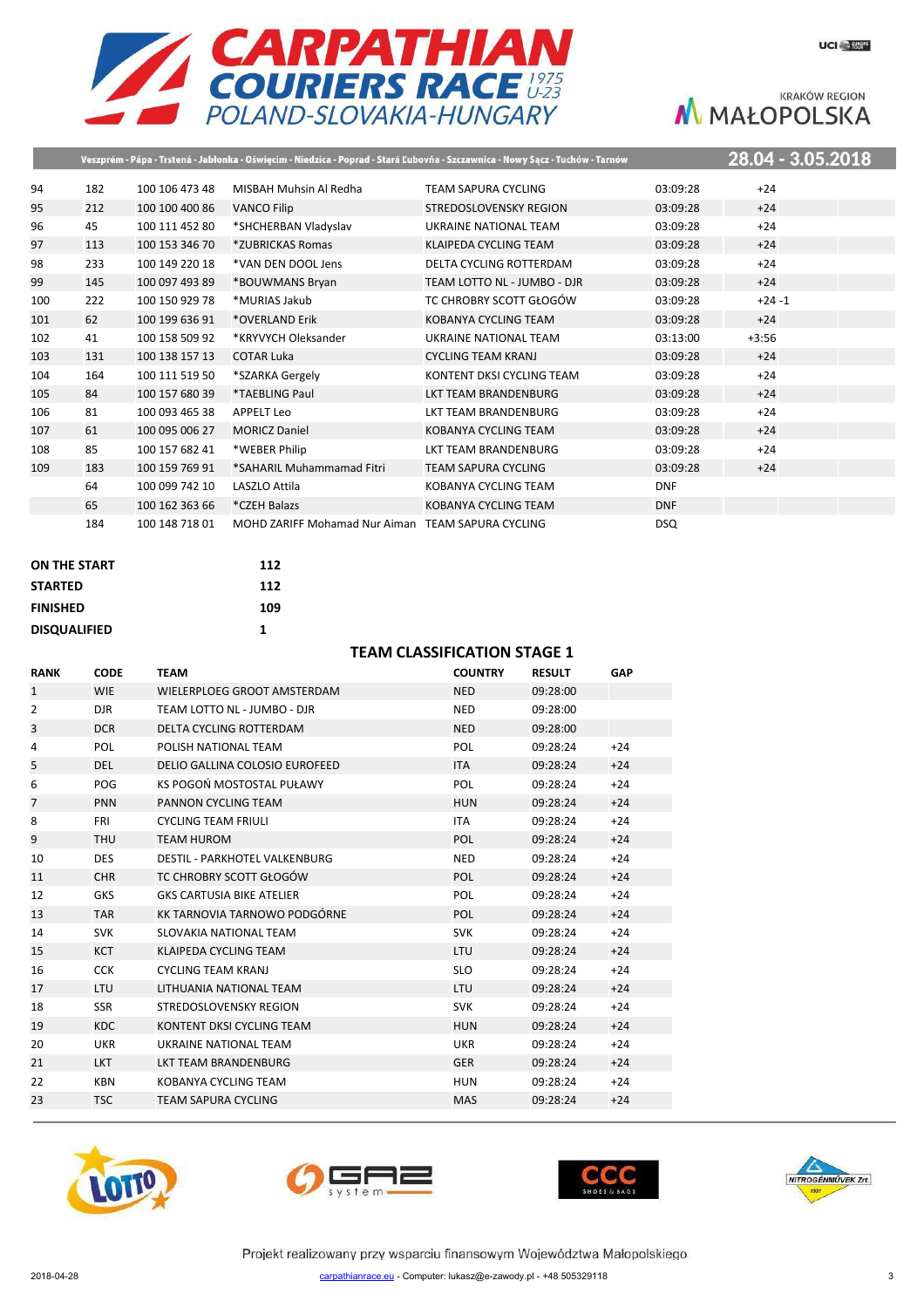



Veszprém - Pápa - Trstená - Jabłonka - Oświęcim - Niedzica - Poprad - Stará Ľubovňa - Szczawnica - Nowy Sącz - Tuchów - Tarnów

28.04 - 3.05.2018

### **MOUNTAIN PREMIE ON STAGE 1**

| 131 KM Papakovacsi, KAT. 1 |     |                 |                             |               |  |
|----------------------------|-----|-----------------|-----------------------------|---------------|--|
| <b>RANK</b>                | BIB | SURNAME, NAME   | <b>TEAM</b>                 | <b>POINTS</b> |  |
|                            | 141 | SINSCHEK Nils   | TEAM LOTTO NL - JUMBO - DJR |               |  |
|                            | 195 | STEINBUSCH Joep | WIELERPLOEG GROOT AMSTERDAM |               |  |
|                            | 234 | BAX Sjoerd      | DELTA CYCLING ROTTERDAM     |               |  |

#### **SPRINT PREMIE ON STAGE 1**

|                | 42 KM Nyirad, KAT. 1    |                      |                                |                |            |
|----------------|-------------------------|----------------------|--------------------------------|----------------|------------|
| <b>RANK</b>    | <b>BIB</b>              | <b>SURNAME, NAME</b> | TEAM                           | <b>POINTS</b>  | <b>BON</b> |
| 1              | 13                      | MAŁECKI Kamil        | POLISH NATIONAL TEAM           | 3              | $-3$       |
| 2              |                         | <b>BAIS Mattia</b>   | <b>CYCLING TEAM FRIULI</b>     | $\overline{2}$ | $-2$       |
| 3              | 203                     | STANISZEWSKI Daniel  | KS POGOŃ MOSTOSTAL PUŁAWY      | 1              | $-1$       |
|                | 58 KM Topolca, KAT. 1   |                      |                                |                |            |
| <b>RANK</b>    | <b>BIB</b>              | <b>SURNAME, NAME</b> | <b>TEAM</b>                    | <b>POINTS</b>  | <b>BON</b> |
| 1              | 155                     | DI FELICE Francesco  | DELIO GALLINA COLOSIO EUROFEED | 3              | $-3$       |
| $\overline{2}$ | $\mathbf{1}$            | <b>BAIS Mattia</b>   | <b>CYCLING TEAM FRIULI</b>     | $\mathcal{P}$  | $-2$       |
| 3              | 222                     | <b>MURIAS Jakub</b>  | TC CHROBRY SCOTT GŁOGÓW        |                | $-1$       |
|                | 112 KM Devecser, KAT. 1 |                      |                                |                |            |
| <b>RANK</b>    | <b>BIB</b>              | <b>SURNAME, NAME</b> | <b>TEAM</b>                    | <b>POINTS</b>  | <b>BON</b> |
| 1              | 195                     | STEINBUSCH Joep      | WIELERPLOEG GROOT AMSTERDAM    | 3              | $-3$       |
| 2              | 141                     | <b>SINSCHEK Nils</b> | TEAM LOTTO NL - JUMBO - DJR    | $\overline{2}$ | $-2$       |
| 3              | 234                     | <b>BAX Sjoerd</b>    | DELTA CYCLING ROTTERDAM        |                | $-1$       |







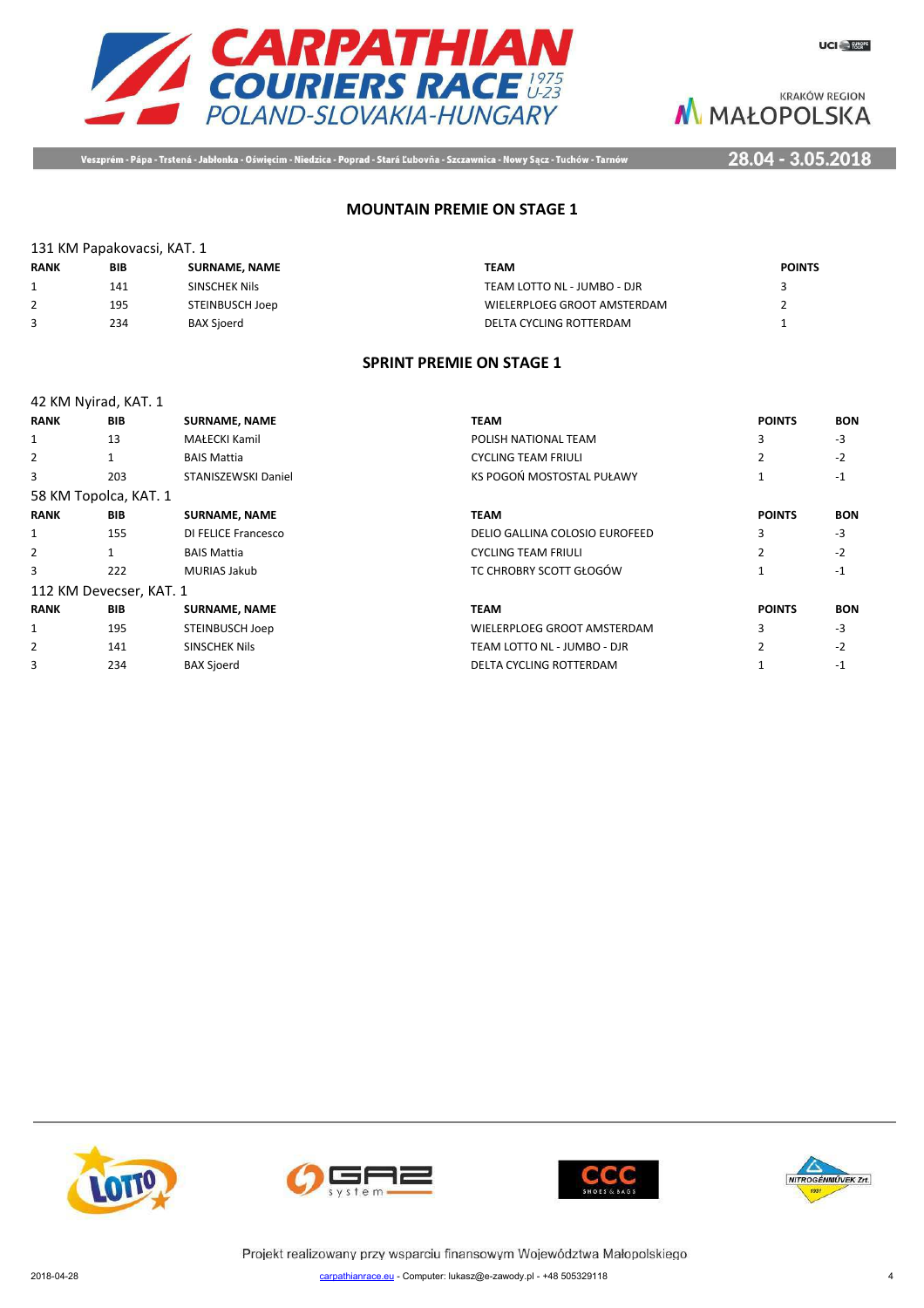



Veszprém - Pápa - Trstená - Jabłonka - Oświęcim - Niedzica - Poprad - Stará Ľubovňa - Szczawnica - Nowy Sącz - Tuchów - Tarnów

28.04 - 3.05.2018

# **INDIVIDUAL GENERAL CLASSIFICATION - MAŁOPOLSKA**

|                | DISTANCE (KM): 150 |                |                            |                                      | AVERAGE SPEED (KM/H): 47.602 km/h |            |
|----------------|--------------------|----------------|----------------------------|--------------------------------------|-----------------------------------|------------|
| <b>RANK</b>    | <b>BIB</b>         | UCI ID         | <b>SURNAME, NAME</b>       | <b>TEAM</b>                          | <b>RESULT</b>                     | <b>GAP</b> |
| $\mathbf{1}$   | 195                | 100 228 548 00 | <b>STEINBUSCH Joep</b>     | WIELERPLOEG GROOT AMSTERDAM          | 03:08:51                          |            |
| $\overline{2}$ | 141                | 100 152 920 32 | *SINSCHEK Nils             | TEAM LOTTO NL - JUMBO - DJR          | 03:08:56                          | $+5$       |
| 3              | 234                | 100 092 200 34 | <b>BAX Sjoerd</b>          | DELTA CYCLING ROTTERDAM              | 03:08:59                          | $+8$       |
| 4              | $\mathbf{1}$       | 100 138 797 71 | <b>BAIS Mattia</b>         | <b>CYCLING TEAM FRIULI</b>           | 03:09:24                          | $+33$      |
| 5              | 155                | 100 144 033 69 | DI FELICE Francesco        | DELIO GALLINA COLOSIO EUROFEED       | 03:09:25                          | $+34$      |
| 6              | 13                 | 100 086 286 37 | <b>MAŁECKI Kamil</b>       | POLISH NATIONAL TEAM                 | 03:09:25                          | $+34$      |
| $\overline{7}$ | 203                | 100 097 260 50 | STANISZEWSKI Daniel        | KS POGOŃ MOSTOSTAL PUŁAWY            | 03:09:27                          | $+36$      |
| 8              | 222                | 100 150 929 78 | *MURIAS Jakub              | TC CHROBRY SCOTT GŁOGÓW              | 03:09:27                          | $+36$      |
| 9              | 152                | 100 111 298 23 | <b>GALDOUNE Ahmed</b>      | DELIO GALLINA COLOSIO EUROFEED       | 03:09:28                          | $+37$      |
| 10             | 71                 | 100 109 575 46 | ANIOŁKOWSKI Stanisław      | <b>TEAM HUROM</b>                    | 03:09:28                          | $+37$      |
| 11             | 5                  | 100 101 858 89 | *DONEGA Matteo             | <b>CYCLING TEAM FRIULI</b>           | 03:09:28                          | $+37$      |
| 12             | 125                | 100 155 594 87 | *BURCZAK Dawid             | KK TARNOVIA TARNOWO PODGÓRNE         | 03:09:28                          | $+37$      |
| 13             | 102                | 100 109 734 11 | VAN LOON Jordi             | DESTIL - PARKHOTEL VALKENBURG        | 03:09:28                          | $+37$      |
| 14             | 191                | 100 107 355 57 | <b>BURGER Sven</b>         | WIELERPLOEG GROOT AMSTERDAM          | 03:09:28                          | $+37$      |
| 15             | 144                | 100 138 043 93 | VAN IERSEL Youri           | TEAM LOTTO NL - JUMBO - DJR          | 03:09:28                          | $+37$      |
| 16             | 14                 | 100 108 070 93 | *KRAWCZYK Szymon           | POLISH NATIONAL TEAM                 | 03:09:28                          | $+37$      |
| 17             | 12                 | 100 150 932 81 | *TRACZ Szymon              | POLISH NATIONAL TEAM                 | 03:09:28                          | $+37$      |
| 18             | 91                 | 100 088 167 75 | <b>DINA Marton</b>         | PANNON CYCLING TEAM                  | 03:09:28                          | $+37$      |
| 19             | 201                | 100 150 646 86 | *PEKALA Piotr              | KS POGOŃ MOSTOSTAL PUŁAWY            | 03:09:28                          | $+37$      |
| 20             | 15                 | 100 095 475 11 | BOGUSŁAWSKI Marceli        | POLISH NATIONAL TEAM                 | 03:09:28                          | $+37$      |
| 21             | 146                | 100 151 265 26 | *OLDE MEIERINK Lars        | TEAM LOTTO NL - JUMBO - DJR          | 03:09:28                          | $+37$      |
| 22             | 135                | 100 149 922 41 | *PRIMOZIC Jaka             | <b>CYCLING TEAM KRANJ</b>            | 03:09:28                          | $+37$      |
| 23             | 194                | 100 228 620 72 | <b>KROEZE Thimo</b>        | WIELERPLOEG GROOT AMSTERDAM          | 03:09:28                          | $+37$      |
| 24             | 23                 | 100 111 505 36 | *STOCEK Matus              | SLOVAKIA NATIONAL TEAM               | 03:09:28                          | $+37$      |
| 25             | 74                 | 100 158 482 65 | *KLOC Dawid                | <b>TEAM HUROM</b>                    | 03:09:28                          | $+37$      |
| 26             | 111                | 100 101 703 31 | <b>BENIUSIS Justas</b>     | KLAIPEDA CYCLING TEAM                | 03:09:28                          | $+37$      |
| 27             | 232                | 100 156 869 04 | *VAN DEN BERG Marijn       | DELTA CYCLING ROTTERDAM              | 03:09:28                          | $+37$      |
| 28             | 83                 | 100 454 814 62 | <b>KOCH Christian</b>      | LKT TEAM BRANDENBURG                 | 03:09:28                          | $+37$      |
| 29             | 204                | 100 097 178 65 | SOLINSKI Patryk            | KS POGOŃ MOSTOSTAL PUŁAWY            | 03:09:28                          | $+37$      |
| 30             | 225                | 100 158 475 58 | *JAGIEŁA Adam              | TC CHROBRY SCOTT GŁOGÓW              | 03:09:28                          | $+37$      |
| 31             | 175                | 100 158 486 69 | *MIGAS Dawid               | <b>GKS CARTUSIA BIKE ATELIER</b>     | 03:09:28                          | $+37$      |
| 32             | 63                 | 100 150 842 88 | *ISTLSTEKKER Zsolt         | KOBANYA CYCLING TEAM                 | 03:09:28                          | $+37$      |
| 33             | 173                | 100 094 247 44 | <b>SŁAWEK Damian</b>       | <b>GKS CARTUSIA BIKE ATELIER</b>     | 03:09:28                          | $+37$      |
| 34             | 92                 | 100 098 207 27 | *VALTER Attila             | PANNON CYCLING TEAM                  | 03:09:28                          | $+37$      |
| 35             | 31                 | 100 099 737 05 | <b>LASINIS Venantas</b>    | LITHUANIA NATIONAL TEAM              | 03:09:28                          | $+37$      |
| 36             | 101                | 100 097 711 16 | *BEARD Cameron             | <b>DESTIL - PARKHOTEL VALKENBURG</b> | 03:09:28                          | $+37$      |
| 37             | 95                 | 100 095 205 32 | <b>FILUTAS Viktor</b>      | PANNON CYCLING TEAM                  | 03:09:28                          | $+37$      |
| 38             | 124                | 100 524 944 61 | *ŁAMASZEWSKI Jan           | KK TARNOVIA TARNOWO PODGÓRNE         | 03:09:28                          | $+37$      |
| 39             | 223                | 100 159 969 00 | <b>WOJTANEK Bartłomiej</b> | TC CHROBRY SCOTT GŁOGÓW              | 03:09:28                          | $+37$      |
| 40             | 24                 | 100 091 238 42 | <b>BABIC Adrian</b>        | SLOVAKIA NATIONAL TEAM               | 03:09:28                          | $+37$      |
| 41             | $\overline{4}$     | 100 150 777 23 | *GIURIATO Alberto          | <b>CYCLING TEAM FRIULI</b>           | 03:09:28                          | $+37$      |
| 42             | 205                | 100 150 637 77 | *KUCIO Krzysztof           | KS POGOŃ MOSTOSTAL PUŁAWY            | 03:09:28                          | $+37$      |
| 43             | 151                | 100 151 340 04 | <b>ZANDRI Francesco</b>    | DELIO GALLINA COLOSIO EUROFEED       | 03:09:28                          | $+37$      |
| 44             | 94                 | 100 096 599 68 | <b>DINA Daniel</b>         | PANNON CYCLING TEAM                  | 03:09:28                          | $+37$      |
| 45             | 193                | 100 147 607 54 | *MOURIS Teun               | WIELERPLOEG GROOT AMSTERDAM          | 03:09:28                          | $+37$      |
| 46             | 134                | 100 150 816 62 | *LAVRIC Martin             | <b>CYCLING TEAM KRANJ</b>            | 03:09:28                          | $+37$      |
| 47             | 202                | 100 093 371 41 | GÓRECKI Patryk             | KS POGOŃ MOSTOSTAL PUŁAWY            | 03:09:28                          | $+37$      |







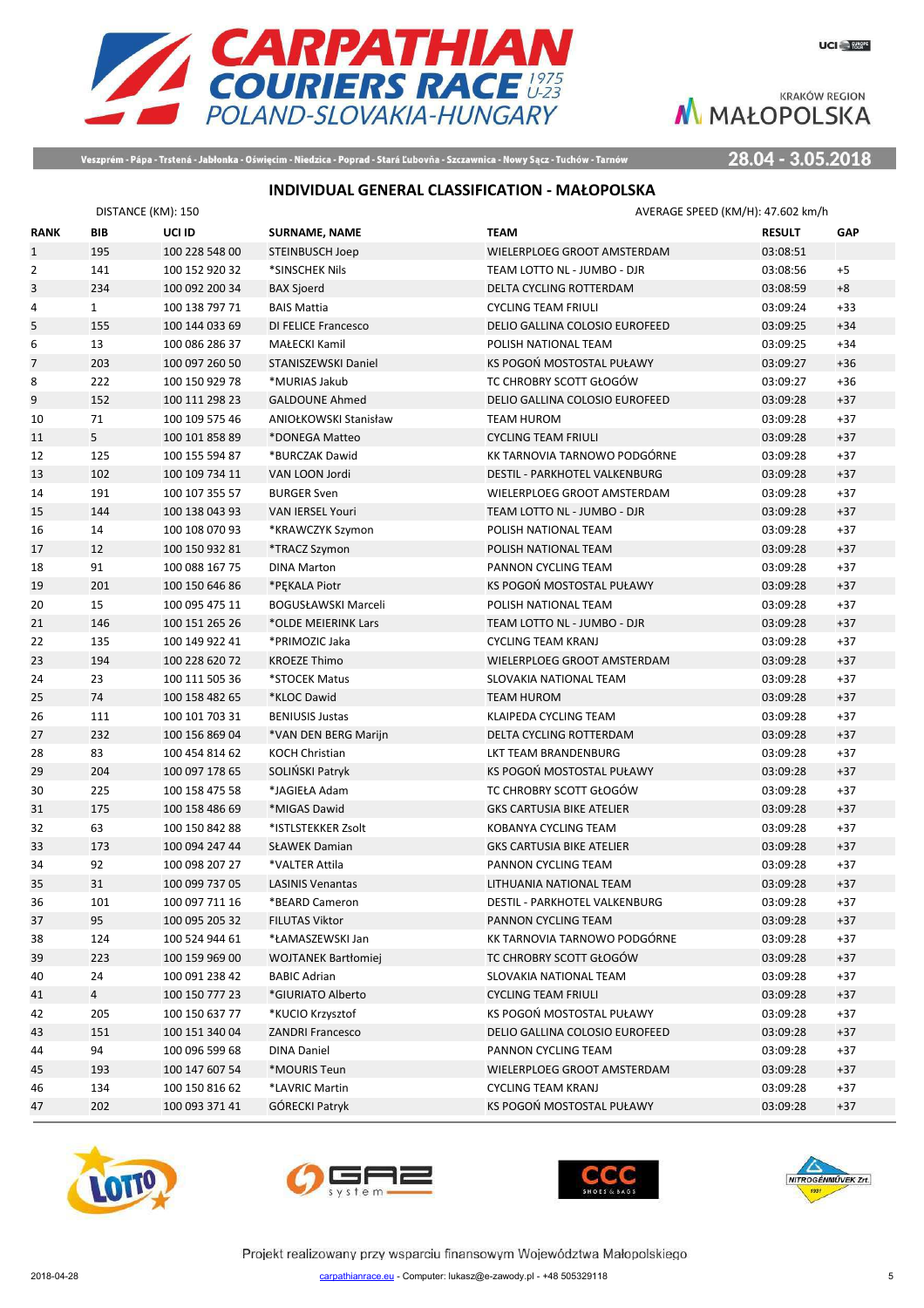

|    |                |                | Veszprém - Pápa - Trstená - Jabłonka - Oświęcim - Niedzica - Poprad - Stará Ľubovňa - Szczawnica - Nowy Sącz - Tuchów - Tarnów |                                  | 28.04 - 3.05.2018 |       |
|----|----------------|----------------|--------------------------------------------------------------------------------------------------------------------------------|----------------------------------|-------------------|-------|
| 48 | 221            | 100 158 514 00 | *SZÓSTKA Paweł                                                                                                                 | TC CHROBRY SCOTT GŁOGÓW          | 03:09:28          | $+37$ |
| 49 | 11             | 100 153 299 23 | *MACIEJUK Filip                                                                                                                | POLISH NATIONAL TEAM             | 03:09:28          | $+37$ |
| 50 | 224            | 100 152 908 20 | *JAKAŁA Jakub                                                                                                                  | TC CHROBRY SCOTT GŁOGÓW          | 03:09:28          | $+37$ |
| 51 | 112            | 100 108 067 90 | *ADOMAITIS Rojus                                                                                                               | <b>KLAIPEDA CYCLING TEAM</b>     | 03:09:28          | $+37$ |
| 52 | 3              | 100 151 318 79 | *BAIS Davide                                                                                                                   | <b>CYCLING TEAM FRIULI</b>       | 03:09:28          | $+37$ |
| 53 | 161            | 100 158 562 48 | *KISS Hunor Mate                                                                                                               | KONTENT DKSI CYCLING TEAM        | 03:09:28          | $+37$ |
| 54 | 171            | 100 155 596 89 | *WISZNIEWSKI Kacper                                                                                                            | <b>GKS CARTUSIA BIKE ATELIER</b> | 03:09:28          | $+37$ |
| 55 | 115            | 100 161 288 58 | *JANUSKEVICIUS Mantas                                                                                                          | KLAIPEDA CYCLING TEAM            | 03:09:28          | $+37$ |
| 56 | 22             | 100 097 706 11 | *OROS Samuel                                                                                                                   | SLOVAKIA NATIONAL TEAM           | 03:09:28          | $+37$ |
| 57 | 93             | 100 112 209 61 | *SZABO Miklos                                                                                                                  | PANNON CYCLING TEAM              | 03:09:28          | $+37$ |
| 58 | 215            | 100 157 829 91 | <b>HLOZA Michal</b>                                                                                                            | STREDOSLOVENSKY REGION           | 03:09:28          | $+37$ |
| 59 | 153            | 100 097 807 15 | <b>RADICE Raffaele</b>                                                                                                         | DELIO GALLINA COLOSIO EUROFEED   | 03:09:28          | $+37$ |
| 60 | 192            | 100 232 333 02 | *KRIJNSEN Jobbe                                                                                                                | WIELERPLOEG GROOT AMSTERDAM      | 03:09:28          | $+37$ |
| 61 | 165            | 100 562 386 61 | <b>SASVARI Daniel</b>                                                                                                          | KONTENT DKSI CYCLING TEAM        | 03:09:28          | $+37$ |
| 62 | 105            | 100 093 346 16 | VAN DER HEIJDEN Maik                                                                                                           | DESTIL - PARKHOTEL VALKENBURG    | 03:09:28          | $+37$ |
| 63 | 143            | 100 148 271 39 | *VAN ELZAKKER Wout                                                                                                             | TEAM LOTTO NL - JUMBO - DJR      | 03:09:28          | $+37$ |
| 64 | 35             | 100 159 920 48 | *VAITAITIS Kestutis                                                                                                            | LITHUANIA NATIONAL TEAM          | 03:09:28          | $+37$ |
| 65 | 211            | 100 161 344 17 | *PODOLAK Patrik                                                                                                                | <b>STREDOSLOVENSKY REGION</b>    | 03:09:28          | $+37$ |
| 66 | 114            | 100 159 921 49 | *MIKALAJUNAS Ignas-Edmundas                                                                                                    | KLAIPEDA CYCLING TEAM            | 03:09:28          | $+37$ |
| 67 | 73             | 100 563 037 33 | *MANOWSKI Mateusz                                                                                                              | <b>TEAM HUROM</b>                | 03:09:28          | $+37$ |
| 68 | 25             | 100 110 758 65 | *VLCAK Martin                                                                                                                  | SLOVAKIA NATIONAL TEAM           | 03:09:28          | $+37$ |
| 69 | 214            | 100 111 300 25 | *MICHALICKA Juraj                                                                                                              | STREDOSLOVENSKY REGION           | 03:09:28          | $+37$ |
| 70 | 43             | 100 143 850 80 | ROZHONIUK Andrii                                                                                                               | UKRAINE NATIONAL TEAM            | 03:09:28          | $+37$ |
| 71 | 122            | 100 158 491 74 | *KOSTAŃSKI Mateusz                                                                                                             | KK TARNOVIA TARNOWO PODGÓRNE     | 03:09:28          | $+37$ |
| 72 | 123            | 100 161 452 28 | *BYSTRZYCKI Wojciech                                                                                                           | KK TARNOVIA TARNOWO PODGÓRNE     | 03:09:28          | $+37$ |
| 73 | 174            | 100 110 413 11 | *CENIUCH Wojciech                                                                                                              | <b>GKS CARTUSIA BIKE ATELIER</b> | 03:09:28          | $+37$ |
| 74 | 44             | 100 161 064 28 | *SHEVCHENKO Oleksandr                                                                                                          | UKRAINE NATIONAL TEAM            | 03:09:28          | $+37$ |
| 75 | 132            | 100 153 322 46 | *CEMAZAR Nik                                                                                                                   | <b>CYCLING TEAM KRANJ</b>        | 03:09:28          | $+37$ |
| 76 | 32             | 100 139 857 64 | <b>GEMBECKAS Tomas</b>                                                                                                         | LITHUANIA NATIONAL TEAM          | 03:09:28          | $+37$ |
| 77 | $\overline{2}$ | 100 150 822 68 | *ORLANDI Massimo                                                                                                               | <b>CYCLING TEAM FRIULI</b>       | 03:09:28          | $+37$ |
| 78 | 213            | 100 155 217 01 | <b>KASKO David</b>                                                                                                             | STREDOSLOVENSKY REGION           | 03:09:28          | $+37$ |
| 79 | 104            | 100 110 487 85 | *ERIKSSON Jacob                                                                                                                | DESTIL - PARKHOTEL VALKENBURG    | 03:09:28          | $+37$ |
| 80 | 154            | 100 150 801 47 | *PELI Flavio                                                                                                                   | DELIO GALLINA COLOSIO EUROFEED   | 03:09:28          | $+37$ |
| 81 | 34             | 100 161 290 60 | *PUNKRYS Kasparas                                                                                                              | LITHUANIA NATIONAL TEAM          | 03:09:28          | $+37$ |
| 82 | 33             | 100 365 854 51 | *VALIUKAS Paulius                                                                                                              | LITHUANIA NATIONAL TEAM          | 03:09:28          | $+37$ |
| 83 | 42             | 100 111 381 09 | <b>MUSIIENKO Bohdan</b>                                                                                                        | UKRAINE NATIONAL TEAM            | 03:09:28          | $+37$ |
| 84 | 133            | 100 099 792 60 | *KVASINA Filip                                                                                                                 | <b>CYCLING TEAM KRANJ</b>        | 03:09:28          | $+37$ |
| 85 | 172            | 100 484 464 30 | *KRUKOWSKI Jan                                                                                                                 | <b>GKS CARTUSIA BIKE ATELIER</b> | 03:09:28          | $+37$ |
| 86 | 163            | 100 236 019 02 | <b>FEGYVERES Mate</b>                                                                                                          | KONTENT DKSI CYCLING TEAM        | 03:09:28          | $+37$ |
| 87 | 162            | 100 236 495 90 | <b>SZENTPETERI Andras</b>                                                                                                      | KONTENT DKSI CYCLING TEAM        | 03:09:28          | $+37$ |
| 88 | 121            | 100 097 406 02 | SÓJKA Mikołaj                                                                                                                  | KK TARNOVIA TARNOWO PODGÓRNE     | 03:09:28          | $+37$ |
| 89 | 181            | 100 091 472 82 | ZAKARIA Akmal Hakim                                                                                                            | <b>TEAM SAPURA CYCLING</b>       | 03:09:28          | $+37$ |
| 90 | 103            | 100 156 821 53 | *DE JONG Timo                                                                                                                  | DESTIL - PARKHOTEL VALKENBURG    | 03:09:28          | $+37$ |
| 91 | 72             | 100 156 903 38 | *KONIECZNY Mikołaj                                                                                                             | <b>TEAM HUROM</b>                | 03:09:28          | $+37$ |
| 92 | 231            | 100 155 088 66 | *HOPPEZAK Vincent                                                                                                              | DELTA CYCLING ROTTERDAM          | 03:09:28          | $+37$ |
| 93 | 235            | 100 111 407 35 | *TULNER Rens                                                                                                                   | DELTA CYCLING ROTTERDAM          | 03:09:28          | $+37$ |
| 94 | 21             | 100 086 255 06 | <b>BELLAN Juraj</b>                                                                                                            | SLOVAKIA NATIONAL TEAM           | 03:09:28          | $+37$ |
| 95 | 182            | 100 106 473 48 | MISBAH Muhsin Al Redha                                                                                                         | <b>TEAM SAPURA CYCLING</b>       | 03:09:28          | $+37$ |
| 96 | 212            | 100 100 400 86 | <b>VANCO Filip</b>                                                                                                             | STREDOSLOVENSKY REGION           | 03:09:28          | $+37$ |
| 97 | 45             | 100 111 452 80 | *SHCHERBAN Vladyslav                                                                                                           | UKRAINE NATIONAL TEAM            | 03:09:28          | $+37$ |
|    |                |                |                                                                                                                                |                                  |                   |       |







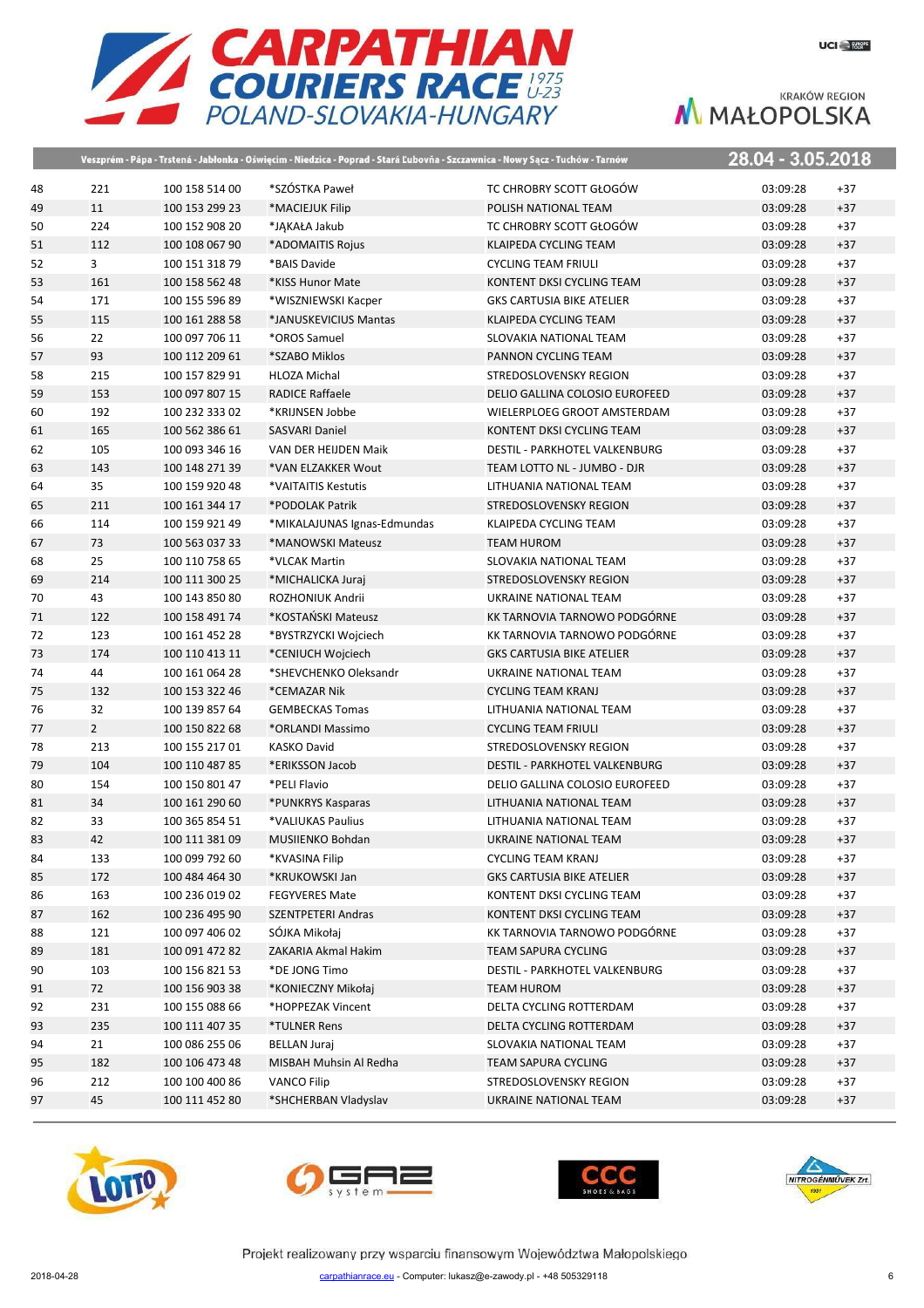



|     |     |                |                           | Veszprém - Pápa - Trstená - Jabłonka - Oświęcim - Niedzica - Poprad - Stará Ľubovňa - Szczawnica - Nowy Sącz - Tuchów - Tarnów | 28.04 - 3.05.2018 |         |
|-----|-----|----------------|---------------------------|--------------------------------------------------------------------------------------------------------------------------------|-------------------|---------|
| 98  | 113 | 100 153 346 70 | *ZUBRICKAS Romas          | KLAIPEDA CYCLING TEAM                                                                                                          | 03:09:28          | $+37$   |
| 99  | 233 | 100 149 220 18 | *VAN DEN DOOL Jens        | DELTA CYCLING ROTTERDAM                                                                                                        | 03:09:28          | $+37$   |
| 100 | 145 | 100 097 493 89 | *BOUWMANS Bryan           | TEAM LOTTO NL - JUMBO - DJR                                                                                                    | 03:09:28          | $+37$   |
| 101 | 62  | 100 199 636 91 | *OVERLAND Erik            | KOBANYA CYCLING TEAM                                                                                                           | 03:09:28          | $+37$   |
| 102 | 131 | 100 138 157 13 | COTAR Luka                | CYCLING TEAM KRANJ                                                                                                             | 03:09:28          | $+37$   |
| 103 | 164 | 100 111 519 50 | *SZARKA Gergely           | KONTENT DKSI CYCLING TEAM                                                                                                      | 03:09:28          | $+37$   |
| 104 | 84  | 100 157 680 39 | *TAEBLING Paul            | LKT TEAM BRANDENBURG                                                                                                           | 03:09:28          | $+37$   |
| 105 | 81  | 100 093 465 38 | <b>APPELT Leo</b>         | LKT TEAM BRANDENBURG                                                                                                           | 03:09:28          | $+37$   |
| 106 | 61  | 100 095 006 27 | <b>MORICZ Daniel</b>      | KOBANYA CYCLING TEAM                                                                                                           | 03:09:28          | $+37$   |
| 107 | 85  | 100 157 682 41 | *WEBER Philip             | LKT TEAM BRANDENBURG                                                                                                           | 03:09:28          | $+37$   |
| 108 | 183 | 100 159 769 91 | *SAHARIL Muhammamad Fitri | TEAM SAPURA CYCLING                                                                                                            | 03:09:28          | $+37$   |
| 109 | 41  | 100 158 509 92 | *KRYVYCH Oleksander       | UKRAINE NATIONAL TEAM                                                                                                          | 03:13:00          | $+4:09$ |
|     |     |                |                           |                                                                                                                                |                   |         |

## **CLASSIFICATION OF COMPETITORS 19-20 YEARS - NITROGENMUVEK**

| <b>RANK</b>    | <b>BIB</b>     | UCI ID         | <b>SURNAME, NAME</b>        | <b>TEAM</b>                      | <b>RESULT</b> | GAP   |
|----------------|----------------|----------------|-----------------------------|----------------------------------|---------------|-------|
| $\mathbf{1}$   | 141            | 100 152 920 32 | <b>SINSCHEK Nils</b>        | TEAM LOTTO NL - JUMBO - DJR      | 03:08:56      |       |
| $\overline{2}$ | 222            | 100 150 929 78 | <b>MURIAS Jakub</b>         | TC CHROBRY SCOTT GŁOGÓW          | 03:09:27      | $+31$ |
| 3              | 5              | 100 101 858 89 | <b>DONEGA Matteo</b>        | <b>CYCLING TEAM FRIULI</b>       | 03:09:28      | $+32$ |
| 4              | 125            | 100 155 594 87 | <b>BURCZAK Dawid</b>        | KK TARNOVIA TARNOWO PODGÓRNE     | 03:09:28      | $+32$ |
| 5              | 14             | 100 108 070 93 | <b>KRAWCZYK Szymon</b>      | POLISH NATIONAL TEAM             | 03:09:28      | $+32$ |
| 6              | 12             | 100 150 932 81 | <b>TRACZ Szymon</b>         | POLISH NATIONAL TEAM             | 03:09:28      | $+32$ |
| $\overline{7}$ | 201            | 100 150 646 86 | PEKALA Piotr                | KS POGOŃ MOSTOSTAL PUŁAWY        | 03:09:28      | $+32$ |
| 8              | 146            | 100 151 265 26 | <b>OLDE MEIERINK Lars</b>   | TEAM LOTTO NL - JUMBO - DJR      | 03:09:28      | $+32$ |
| 9              | 135            | 100 149 922 41 | PRIMOZIC Jaka               | <b>CYCLING TEAM KRANJ</b>        | 03:09:28      | $+32$ |
| 10             | 23             | 100 111 505 36 | <b>STOCEK Matus</b>         | SLOVAKIA NATIONAL TEAM           | 03:09:28      | $+32$ |
| 11             | 74             | 100 158 482 65 | <b>KLOC Dawid</b>           | <b>TEAM HUROM</b>                | 03:09:28      | $+32$ |
| 12             | 232            | 100 156 869 04 | VAN DEN BERG Marijn         | DELTA CYCLING ROTTERDAM          | 03:09:28      | $+32$ |
| 13             | 225            | 100 158 475 58 | <b>JAGIEŁA Adam</b>         | TC CHROBRY SCOTT GŁOGÓW          | 03:09:28      | $+32$ |
| 14             | 175            | 100 158 486 69 | <b>MIGAS Dawid</b>          | <b>GKS CARTUSIA BIKE ATELIER</b> | 03:09:28      | $+32$ |
| 15             | 63             | 100 150 842 88 | <b>ISTLSTEKKER Zsolt</b>    | KOBANYA CYCLING TEAM             | 03:09:28      | $+32$ |
| 16             | 92             | 100 098 207 27 | <b>VALTER Attila</b>        | PANNON CYCLING TEAM              | 03:09:28      | $+32$ |
| 17             | 101            | 100 097 711 16 | <b>BEARD Cameron</b>        | DESTIL - PARKHOTEL VALKENBURG    | 03:09:28      | $+32$ |
| 18             | 124            | 100 524 944 61 | ŁAMASZEWSKI Jan             | KK TARNOVIA TARNOWO PODGÓRNE     | 03:09:28      | $+32$ |
| 19             | $\overline{4}$ | 100 150 777 23 | <b>GIURIATO Alberto</b>     | <b>CYCLING TEAM FRIULI</b>       | 03:09:28      | $+32$ |
| 20             | 205            | 100 150 637 77 | KUCIO Krzysztof             | KS POGOŃ MOSTOSTAL PUŁAWY        | 03:09:28      | $+32$ |
| 21             | 193            | 100 147 607 54 | <b>MOURIS Teun</b>          | WIELERPLOEG GROOT AMSTERDAM      | 03:09:28      | $+32$ |
| 22             | 134            | 100 150 816 62 | <b>LAVRIC Martin</b>        | <b>CYCLING TEAM KRANJ</b>        | 03:09:28      | $+32$ |
| 23             | 221            | 100 158 514 00 | SZÓSTKA Paweł               | TC CHROBRY SCOTT GŁOGÓW          | 03:09:28      | $+32$ |
| 24             | 11             | 100 153 299 23 | <b>MACIEJUK Filip</b>       | POLISH NATIONAL TEAM             | 03:09:28      | $+32$ |
| 25             | 224            | 100 152 908 20 | JĄKAŁA Jakub                | TC CHROBRY SCOTT GŁOGÓW          | 03:09:28      | $+32$ |
| 26             | 112            | 100 108 067 90 | <b>ADOMAITIS Rojus</b>      | KLAIPEDA CYCLING TEAM            | 03:09:28      | $+32$ |
| 27             | $\overline{3}$ | 100 151 318 79 | <b>BAIS Davide</b>          | <b>CYCLING TEAM FRIULI</b>       | 03:09:28      | $+32$ |
| 28             | 161            | 100 158 562 48 | <b>KISS Hunor Mate</b>      | KONTENT DKSI CYCLING TEAM        | 03:09:28      | $+32$ |
| 29             | 171            | 100 155 596 89 | WISZNIEWSKI Kacper          | <b>GKS CARTUSIA BIKE ATELIER</b> | 03:09:28      | $+32$ |
| 30             | 115            | 100 161 288 58 | <b>JANUSKEVICIUS Mantas</b> | KLAIPEDA CYCLING TEAM            | 03:09:28      | $+32$ |
| 31             | 22             | 100 097 706 11 | <b>OROS Samuel</b>          | SLOVAKIA NATIONAL TEAM           | 03:09:28      | $+32$ |
| 32             | 93             | 100 112 209 61 | <b>SZABO Miklos</b>         | PANNON CYCLING TEAM              | 03:09:28      | $+32$ |
| 33             | 192            | 100 232 333 02 | <b>KRIJNSEN Jobbe</b>       | WIELERPLOEG GROOT AMSTERDAM      | 03:09:28      | $+32$ |
| 34             | 143            | 100 148 271 39 | VAN ELZAKKER Wout           | TEAM LOTTO NL - JUMBO - DJR      | 03:09:28      | $+32$ |
| 35             | 35             | 100 159 920 48 | <b>VAITAITIS Kestutis</b>   | LITHUANIA NATIONAL TEAM          | 03:09:28      | $+32$ |
|                |                |                |                             |                                  |               |       |







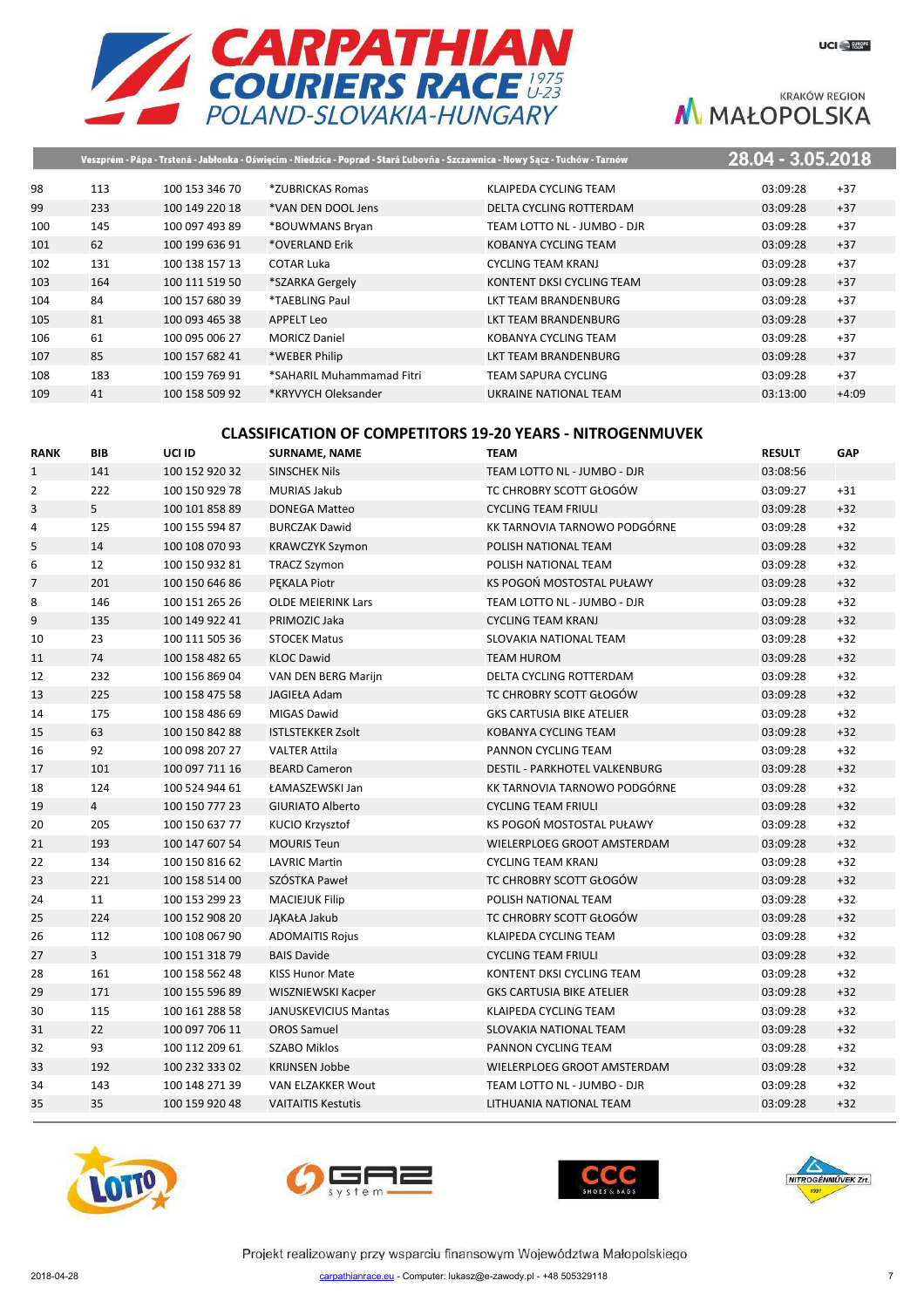

|    |                |                | Veszprém - Pápa - Trstená - Jabłonka - Oświęcim - Niedzica - Poprad - Stará Ľubovňa - Szczawnica - Nowy Sącz - Tuchów - Tarnów |                                      | 28.04 - 3.05.2018 |         |
|----|----------------|----------------|--------------------------------------------------------------------------------------------------------------------------------|--------------------------------------|-------------------|---------|
| 36 | 211            | 100 161 344 17 | <b>PODOLAK Patrik</b>                                                                                                          | STREDOSLOVENSKY REGION               | 03:09:28          | $+32$   |
| 37 | 114            | 100 159 921 49 | MIKALAJUNAS Ignas-Edmundas                                                                                                     | <b>KLAIPEDA CYCLING TEAM</b>         | 03:09:28          | $+32$   |
| 38 | 73             | 100 563 037 33 | <b>MANOWSKI Mateusz</b>                                                                                                        | <b>TEAM HUROM</b>                    | 03:09:28          | $+32$   |
| 39 | 25             | 100 110 758 65 | <b>VLCAK Martin</b>                                                                                                            | SLOVAKIA NATIONAL TEAM               | 03:09:28          | $+32$   |
| 40 | 214            | 100 111 300 25 | MICHALICKA Juraj                                                                                                               | STREDOSLOVENSKY REGION               | 03:09:28          | $+32$   |
| 41 | 122            | 100 158 491 74 | <b>KOSTAŃSKI Mateusz</b>                                                                                                       | KK TARNOVIA TARNOWO PODGÓRNE         | 03:09:28          | $+32$   |
| 42 | 123            | 100 161 452 28 | BYSTRZYCKI Wojciech                                                                                                            | KK TARNOVIA TARNOWO PODGÓRNE         | 03:09:28          | $+32$   |
| 43 | 174            | 100 110 413 11 | CENIUCH Wojciech                                                                                                               | <b>GKS CARTUSIA BIKE ATELIER</b>     | 03:09:28          | $+32$   |
| 44 | 44             | 100 161 064 28 | SHEVCHENKO Oleksandr                                                                                                           | UKRAINE NATIONAL TEAM                | 03:09:28          | $+32$   |
| 45 | 132            | 100 153 322 46 | <b>CEMAZAR Nik</b>                                                                                                             | <b>CYCLING TEAM KRANJ</b>            | 03:09:28          | $+32$   |
| 46 | $\overline{2}$ | 100 150 822 68 | <b>ORLANDI Massimo</b>                                                                                                         | <b>CYCLING TEAM FRIULI</b>           | 03:09:28          | $+32$   |
| 47 | 104            | 100 110 487 85 | <b>ERIKSSON Jacob</b>                                                                                                          | <b>DESTIL - PARKHOTEL VALKENBURG</b> | 03:09:28          | $+32$   |
| 48 | 154            | 100 150 801 47 | PELI Flavio                                                                                                                    | DELIO GALLINA COLOSIO EUROFEED       | 03:09:28          | $+32$   |
| 49 | 34             | 100 161 290 60 | <b>PUNKRYS Kasparas</b>                                                                                                        | LITHUANIA NATIONAL TEAM              | 03:09:28          | $+32$   |
| 50 | 33             | 100 365 854 51 | <b>VALIUKAS Paulius</b>                                                                                                        | LITHUANIA NATIONAL TEAM              | 03:09:28          | $+32$   |
| 51 | 133            | 100 099 792 60 | <b>KVASINA Filip</b>                                                                                                           | <b>CYCLING TEAM KRANJ</b>            | 03:09:28          | $+32$   |
| 52 | 172            | 100 484 464 30 | <b>KRUKOWSKI Jan</b>                                                                                                           | <b>GKS CARTUSIA BIKE ATELIER</b>     | 03:09:28          | $+32$   |
| 53 | 103            | 100 156 821 53 | DE JONG Timo                                                                                                                   | DESTIL - PARKHOTEL VALKENBURG        | 03:09:28          | $+32$   |
| 54 | 72             | 100 156 903 38 | KONIECZNY Mikołaj                                                                                                              | <b>TEAM HUROM</b>                    | 03:09:28          | $+32$   |
| 55 | 231            | 100 155 088 66 | <b>HOPPEZAK Vincent</b>                                                                                                        | DELTA CYCLING ROTTERDAM              | 03:09:28          | $+32$   |
| 56 | 235            | 100 111 407 35 | <b>TULNER Rens</b>                                                                                                             | DELTA CYCLING ROTTERDAM              | 03:09:28          | $+32$   |
| 57 | 45             | 100 111 452 80 | SHCHERBAN Vladyslav                                                                                                            | <b>UKRAINE NATIONAL TEAM</b>         | 03:09:28          | $+32$   |
| 58 | 113            | 100 153 346 70 | <b>ZUBRICKAS Romas</b>                                                                                                         | KLAIPEDA CYCLING TEAM                | 03:09:28          | $+32$   |
| 59 | 233            | 100 149 220 18 | VAN DEN DOOL Jens                                                                                                              | DELTA CYCLING ROTTERDAM              | 03:09:28          | $+32$   |
| 60 | 145            | 100 097 493 89 | <b>BOUWMANS Bryan</b>                                                                                                          | TEAM LOTTO NL - JUMBO - DJR          | 03:09:28          | $+32$   |
| 61 | 62             | 100 199 636 91 | <b>OVERLAND Erik</b>                                                                                                           | <b>KOBANYA CYCLING TEAM</b>          | 03:09:28          | $+32$   |
| 62 | 164            | 100 111 519 50 | <b>SZARKA Gergely</b>                                                                                                          | KONTENT DKSI CYCLING TEAM            | 03:09:28          | $+32$   |
| 63 | 84             | 100 157 680 39 | <b>TAEBLING Paul</b>                                                                                                           | LKT TEAM BRANDENBURG                 | 03:09:28          | $+32$   |
| 64 | 85             | 100 157 682 41 | <b>WEBER Philip</b>                                                                                                            | LKT TEAM BRANDENBURG                 | 03:09:28          | $+32$   |
| 65 | 183            | 100 159 769 91 | <b>SAHARIL Muhammamad Fitri</b>                                                                                                | <b>TEAM SAPURA CYCLING</b>           | 03:09:28          | $+32$   |
| 66 | 41             | 100 158 509 92 | <b>KRYVYCH Oleksander</b>                                                                                                      | UKRAINE NATIONAL TEAM                | 03:13:00          | $+4:04$ |

## **TEAM CLASSIFICATION LOTTO**

| <b>RANK</b>    | <b>CODE</b> | TEAM                             | <b>COUNTRY</b> | <b>RESULT</b> | <b>GAP</b> |
|----------------|-------------|----------------------------------|----------------|---------------|------------|
| $\mathbf{1}$   | <b>WIE</b>  | WIELERPLOEG GROOT AMSTERDAM      | <b>NED</b>     | 09:28:00      |            |
| $\overline{2}$ | <b>DJR</b>  | TEAM LOTTO NL - JUMBO - DJR      | <b>NED</b>     | 09:28:00      |            |
| 3              | <b>DCR</b>  | DELTA CYCLING ROTTERDAM          | <b>NED</b>     | 09:28:00      |            |
| 4              | <b>POL</b>  | POLISH NATIONAL TEAM             | <b>POL</b>     | 09:28:24      | $+24$      |
| 5              | <b>DEL</b>  | DELIO GALLINA COLOSIO EUROFEED   | <b>ITA</b>     | 09:28:24      | $+24$      |
| 6              | <b>POG</b>  | KS POGOŃ MOSTOSTAL PUŁAWY        | <b>POL</b>     | 09:28:24      | $+24$      |
| 7              | <b>PNN</b>  | PANNON CYCLING TEAM              | <b>HUN</b>     | 09:28:24      | $+24$      |
| 8              | <b>FRI</b>  | <b>CYCLING TEAM FRIULI</b>       | <b>ITA</b>     | 09:28:24      | $+24$      |
| 9              | <b>THU</b>  | <b>TEAM HUROM</b>                | <b>POL</b>     | 09:28:24      | $+24$      |
| 10             | <b>DES</b>  | DESTIL - PARKHOTEL VALKENBURG    | <b>NED</b>     | 09:28:24      | $+24$      |
| 11             | <b>CHR</b>  | TC CHROBRY SCOTT GŁOGÓW          | <b>POL</b>     | 09:28:24      | $+24$      |
| 12             | <b>GKS</b>  | <b>GKS CARTUSIA BIKE ATELIER</b> | <b>POL</b>     | 09:28:24      | $+24$      |
| 13             | <b>TAR</b>  | KK TARNOVIA TARNOWO PODGÓRNE     | <b>POL</b>     | 09:28:24      | $+24$      |
| 14             | <b>SVK</b>  | SLOVAKIA NATIONAL TEAM           | <b>SVK</b>     | 09:28:24      | $+24$      |
| 15             | <b>KCT</b>  | KLAIPEDA CYCLING TEAM            | <b>LTU</b>     | 09:28:24      | $+24$      |
| 16             | <b>CCK</b>  | <b>CYCLING TEAM KRANJ</b>        | <b>SLO</b>     | 09:28:24      | $+24$      |







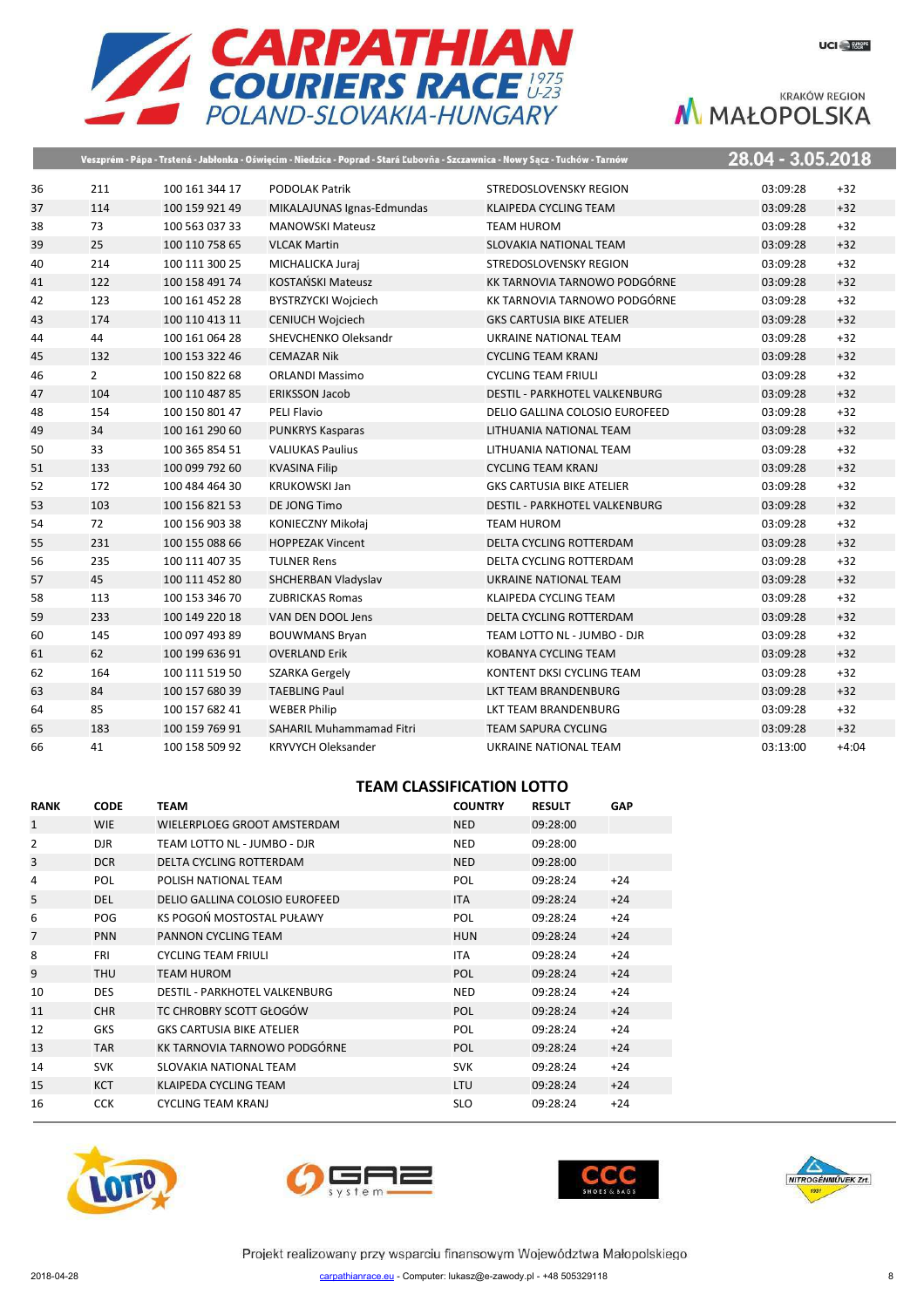

22 KBN KOBANYA CYCLING TEAM **HUN 09:28:24** +24 23 TSC TEAM SAPURA CYCLING MAS MAS 09:28:24 +24 .2018

**KRAKÓW REGION** M MAŁOPOLSKA

|    | Veszprém - Pápa - Trstená - Jabłonka - Oświęcim - Niedzica - Poprad - Stará Ľubovňa - Szczawnica - Nowy Sącz - Tuchów - Tarnów |                           |            |          |       | 28.04 - 3.05 |
|----|--------------------------------------------------------------------------------------------------------------------------------|---------------------------|------------|----------|-------|--------------|
|    |                                                                                                                                |                           |            |          |       |              |
| 17 | <b>LTU</b>                                                                                                                     | LITHUANIA NATIONAL TEAM   | LTU        | 09:28:24 | $+24$ |              |
| 18 | <b>SSR</b>                                                                                                                     | STREDOSLOVENSKY REGION    | <b>SVK</b> | 09:28:24 | $+24$ |              |
| 19 | <b>KDC</b>                                                                                                                     | KONTENT DKSI CYCLING TEAM | <b>HUN</b> | 09:28:24 | $+24$ |              |
| 20 | UKR                                                                                                                            | UKRAINE NATIONAL TEAM     | UKR        | 09:28:24 | $+24$ |              |
| 21 | LKT                                                                                                                            | LKT TEAM BRANDENBURG      | <b>GER</b> | 09:28:24 | $+24$ |              |

### **POINT CLASSIFICATION - GAZ-SYSTEM**

| <b>RANK</b>    | <b>BIB</b> | <b>SURNAME, NAME</b>         | <b>TEAM</b>                          | <b>POINTS</b>  |
|----------------|------------|------------------------------|--------------------------------------|----------------|
| $\mathbf{1}$   | 195        | STEINBUSCH Joep              | WIELERPLOEG GROOT AMSTERDAM          | 20             |
| 2              | 141        | <b>SINSCHEK Nils</b>         | TEAM LOTTO NL - JUMBO - DJR          | 19             |
| 3              | 234        | <b>BAX Sjoerd</b>            | DELTA CYCLING ROTTERDAM              | 18             |
| 4              | 155        | DI FELICE Francesco          | DELIO GALLINA COLOSIO EUROFEED       | 17             |
| 5              | 152        | <b>GALDOUNE Ahmed</b>        | DELIO GALLINA COLOSIO EUROFEED       | 16             |
| 6              | 71         | <b>ANIOŁKOWSKI Stanisław</b> | <b>TEAM HUROM</b>                    | 15             |
| $\overline{7}$ | 5          | <b>DONEGA Matteo</b>         | <b>CYCLING TEAM FRIULI</b>           | 14             |
| 8              | 125        | <b>BURCZAK Dawid</b>         | KK TARNOVIA TARNOWO PODGÓRNE         | 13             |
| 9              | 102        | VAN LOON Jordi               | <b>DESTIL - PARKHOTEL VALKENBURG</b> | 12             |
| 10             | 191        | <b>BURGER Sven</b>           | WIELERPLOEG GROOT AMSTERDAM          | 11             |
| 11             | 144        | <b>VAN IERSEL Youri</b>      | TEAM LOTTO NL - JUMBO - DJR          | 10             |
| 12             | 13         | <b>MAŁECKI Kamil</b>         | POLISH NATIONAL TEAM                 | 9              |
| 13             | 14         | <b>KRAWCZYK Szymon</b>       | POLISH NATIONAL TEAM                 | 8              |
| 14             | 12         | <b>TRACZ Szymon</b>          | POLISH NATIONAL TEAM                 | $\overline{7}$ |
| 15             | 91         | <b>DINA Marton</b>           | PANNON CYCLING TEAM                  | 6              |
| 16             | 201        | PEKALA Piotr                 | KS POGOŃ MOSTOSTAL PUŁAWY            | 5              |
| 17             | 15         | <b>BOGUSŁAWSKI Marceli</b>   | POLISH NATIONAL TEAM                 | 4              |
| 18             | 203        | STANISZEWSKI Daniel          | KS POGOŃ MOSTOSTAL PUŁAWY            | 3              |
| 19             | 146        | <b>OLDE MEIERINK Lars</b>    | TEAM LOTTO NL - JUMBO - DJR          | $\overline{2}$ |
| 20             | 135        | PRIMOZIC Jaka                | <b>CYCLING TEAM KRANJ</b>            | 1              |

# **MOUNTAIN CLASSIFICATION - CCC**

| <b>RANK</b> | BIB | <b>SURNAME, NAME</b> | TEAM                        | <b>POINTS</b> |  |  |
|-------------|-----|----------------------|-----------------------------|---------------|--|--|
|             | 141 | <b>SINSCHEK Nils</b> | TEAM LOTTO NL - JUMBO - DJR |               |  |  |
|             | 195 | STEINBUSCH Joep      | WIELERPLOEG GROOT AMSTERDAM |               |  |  |
|             | 234 | <b>BAX Sjoerd</b>    | DELTA CYCLING ROTTERDAM     |               |  |  |
|             |     |                      |                             |               |  |  |

#### **SPRINT CLASSIFICATION - MAŁOPOLSKA ORGANIZACJA TURYSTYCZNA**

| <b>RANK</b>  | <b>BIB</b> | <b>SURNAME, NAME</b> | <b>TEAM</b>                    | <b>POINTS</b> |
|--------------|------------|----------------------|--------------------------------|---------------|
| $\mathbf{1}$ |            | <b>BAIS Mattia</b>   | <b>CYCLING TEAM FRIULI</b>     | 4             |
| 2            | 195        | STEINBUSCH Joep      | WIELERPLOEG GROOT AMSTERDAM    |               |
| 3            | 155        | DI FELICE Francesco  | DELIO GALLINA COLOSIO EUROFEED | 3             |
| 4            | 13         | MAŁECKI Kamil        | POLISH NATIONAL TEAM           |               |
| 5            | 141        | SINSCHEK Nils        | TEAM LOTTO NL - JUMBO - DJR    |               |
| 6            | 234        | <b>BAX Sjoerd</b>    | DELTA CYCLING ROTTERDAM        |               |
|              | 203        | STANISZEWSKI Daniel  | KS POGOŃ MOSTOSTAL PUŁAWY      |               |
| 8            | 222        | <b>MURIAS Jakub</b>  | TC CHROBRY SCOTT GŁOGÓW        |               |









Projekt realizowany przy wsparciu finansowym Województwa Małopolskiego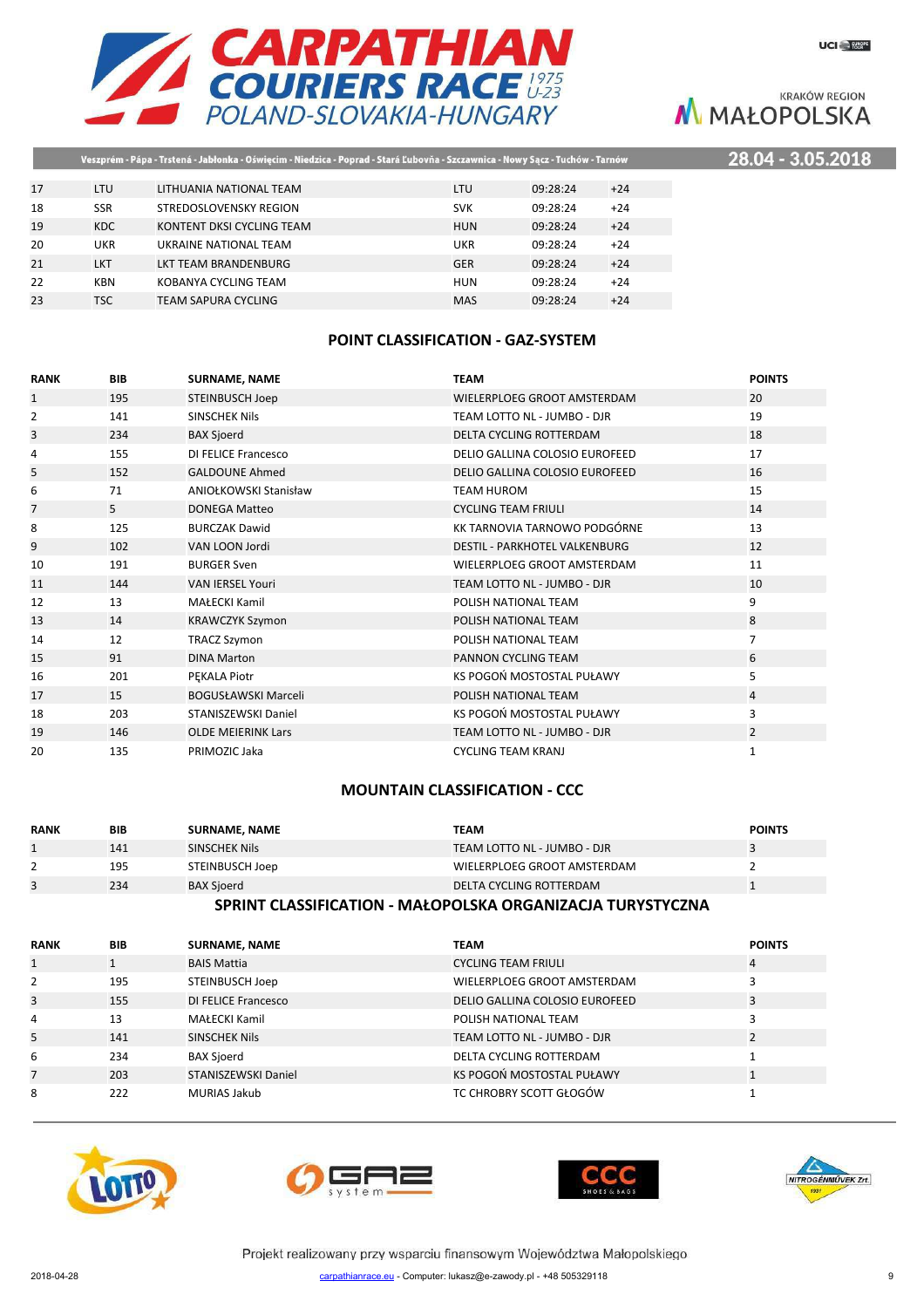

Veszprém - Pápa - Trstená - Jabłonka - Oświęcim - Niedzica - Poprad - Stará Ľubovňa - Szczawnica - Nowy Sącz - Tuchów - Tarnów

28.04 - 3.05.2018

|                |             |                                      | <b>ORDER OF TECHNICAL CARS</b> |  |
|----------------|-------------|--------------------------------------|--------------------------------|--|
| <b>ORDER</b>   | <b>CODE</b> | <b>TEAM</b>                          | <b>COUNTRY</b>                 |  |
| $\mathbf{1}$   | <b>WIE</b>  | WIELERPLOEG GROOT AMSTERDAM          | <b>NED</b>                     |  |
| $\overline{2}$ | <b>DJR</b>  | TEAM LOTTO NL - JUMBO - DJR          | <b>NED</b>                     |  |
| 3              | <b>DCR</b>  | <b>DELTA CYCLING ROTTERDAM</b>       | <b>NED</b>                     |  |
| 4              | <b>FRI</b>  | <b>CYCLING TEAM FRIULI</b>           | <b>ITA</b>                     |  |
| 5              | <b>DEL</b>  | DELIO GALLINA COLOSIO EUROFEED       | <b>ITA</b>                     |  |
| 6              | <b>POL</b>  | POLISH NATIONAL TEAM                 | <b>POL</b>                     |  |
| $\overline{7}$ | POG         | KS POGOŃ MOSTOSTAL PUŁAWY            | <b>POL</b>                     |  |
| 8              | <b>CHR</b>  | TC CHROBRY SCOTT GŁOGÓW              | POL                            |  |
| 9              | <b>THU</b>  | <b>TEAM HUROM</b>                    | <b>POL</b>                     |  |
| 10             | <b>TAR</b>  | KK TARNOVIA TARNOWO PODGÓRNE         | POL                            |  |
| 11             | <b>DES</b>  | <b>DESTIL - PARKHOTEL VALKENBURG</b> | <b>NED</b>                     |  |
| 12             | <b>PNN</b>  | PANNON CYCLING TEAM                  | <b>HUN</b>                     |  |
| 13             | <b>CCK</b>  | <b>CYCLING TEAM KRANJ</b>            | <b>SLO</b>                     |  |
| 14             | <b>SVK</b>  | SLOVAKIA NATIONAL TEAM               | <b>SVK</b>                     |  |
| 15             | <b>KCT</b>  | <b>KLAIPEDA CYCLING TEAM</b>         | <b>LTU</b>                     |  |
| 16             | <b>LKT</b>  | <b>IKT TEAM BRANDENBURG</b>          | <b>GER</b>                     |  |
| 17             | <b>GKS</b>  | <b>GKS CARTUSIA BIKE ATELIER</b>     | <b>POL</b>                     |  |
| 18             | <b>KBN</b>  | KOBANYA CYCLING TEAM                 | <b>HUN</b>                     |  |
| 19             | <b>LTU</b>  | LITHUANIA NATIONAL TEAM              | <b>LTU</b>                     |  |
| 20             | KDC.        | KONTENT DKSI CYCLING TEAM            | <b>HUN</b>                     |  |
| 21             | <b>SSR</b>  | <b>STREDOSLOVENSKY REGION</b>        | <b>SVK</b>                     |  |
| 22             | <b>UKR</b>  | UKRAINE NATIONAL TEAM                | <b>UKR</b>                     |  |
| 23             | <b>TSC</b>  | <b>TEAM SAPURA CYCLING</b>           | <b>MAS</b>                     |  |

# **MEDICAL COMMUNIQUE**

Rider no 85 (WEBER Philip 100 157 682 41, LKT TEAM BRANDENBURG) and 183 (SAHARIL Muhammamad Fitri 100 159 769 91, TEAM SAPURA CYCLING) transported to hospital.

# **COMMISSAIRES PANEL COMMUNIQUE**

Rider no 184 (MOHD ZARIFF Mohamad Nur Aiman 100 148 718 01, TEAM SAPURA CYCLING) eliminated and fine in the amount of 100 CHF.

Team manager of SAPURA CYCLING TEAM (MOHD ZAHIT Mohd Sayuti 100 026 776 85) - fine in the amount of 200 CHF; UCI regulations 12.1.040 p. 19.

Team manager of POLISH NATIONAL TEAM (KIENDYŚ Tomasz 100 015 314 69) - warning for technical help against the rules.

**We would like to remind all teams that providing food/drinks to riders in first 50 and last 20 kilometers is prohibited.**









Projekt realizowany przy wsparciu finansowym Województwa Małopolskiego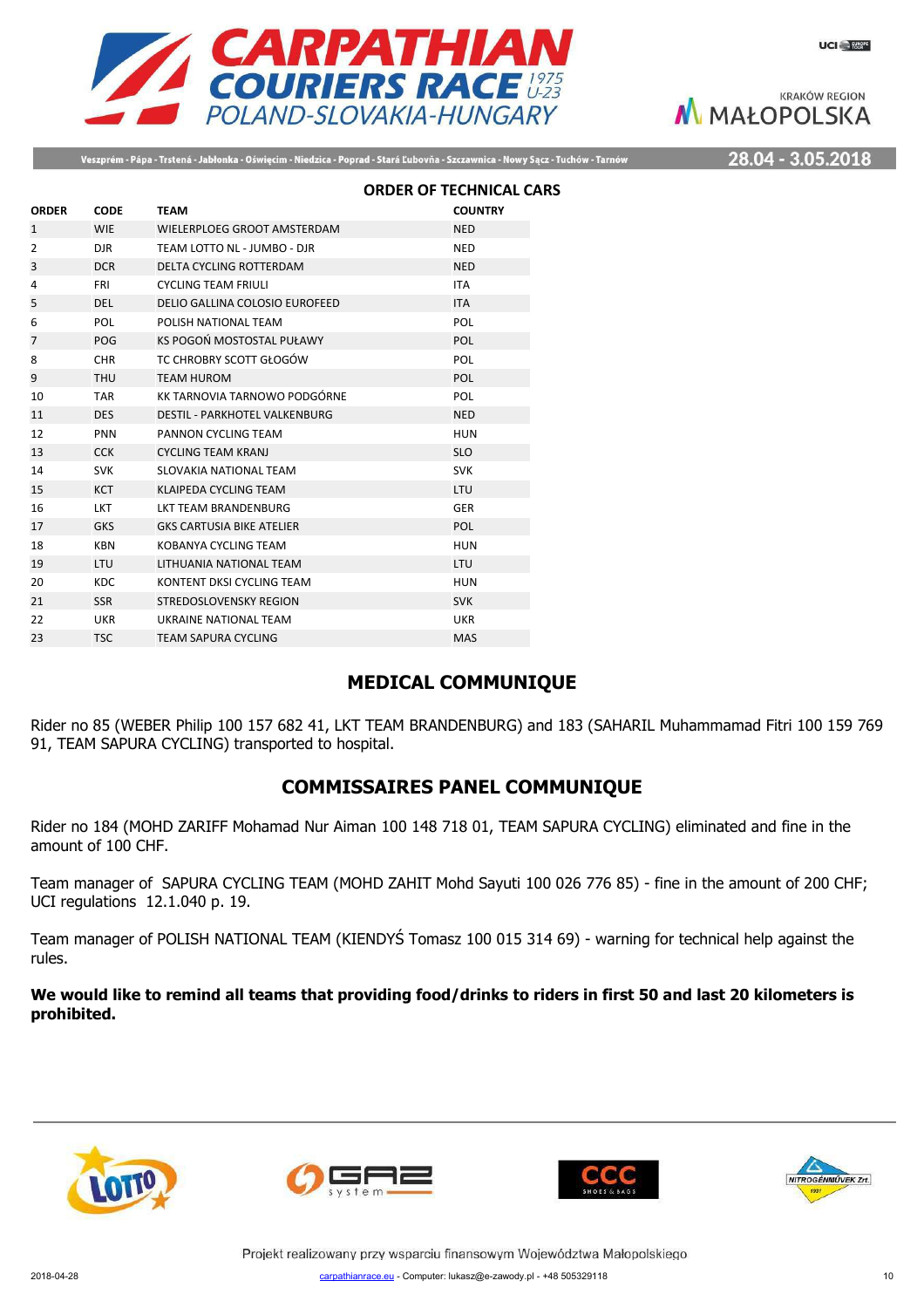

Veszprém - Pápa - Trstená - Jabłonka - Oświęcim - Niedzica - Poprad - Stará Ľubovňa - Szczawnica - Nowy Sącz - Tuchów - Tarnów

**KRAKÓW REGION** M MAŁOPOLSKA

28.04 - 3.05.2018

#### **JERSEY HOLDERS AFTER STAGE 1**

### **INDIVIDUAL GENERAL CLASSIFICATION - white**



#### **POINT CLASSIFICATION - black**



**MOUNTAIN CLASSIFICATION - orange**

#### **SPRINT CLASSIFICATION - pink**

# **MAŁOPOLSKA ORG ORGANIZACJA TURYSTYCZNA**

**Bais Mattia (1) CYCLING TEAM FRIULI**

#### **CLASSIFICATION OF COMPETITORS 19-20 YEARS - blue**





**Sinschek Nils (141) TEAM LOTTO NL - JUMBO - DJR** Jersey wearer: **MURIAS Jakub (222) TC CHROBRY SCOTT GŁOGÓW**

NITROGÉNMŰVEK Zrt.







Projekt realizowany przy wsparciu finansowym Województwa Małopolskiego carpathianrace.eu - Computer: lukasz@e-zawody.pl - +48 505329118 2018-04-28 carpa

**Steinbusch Joep (195) WIELERPLOEG GROOT AMSTERDAM**

## **GAZ-SYSTEM**

**Steinbusch Joep (195) WIELERPLOEG GROOT AMSTERDAM** Jersey wearer: **BAX Sjoerd (234) DELTA CYCLING ROTTERDAM**

**CCC**

**Sinschek Nils (141)**

**TEAM LOTTO NL - JUMBO - DJR**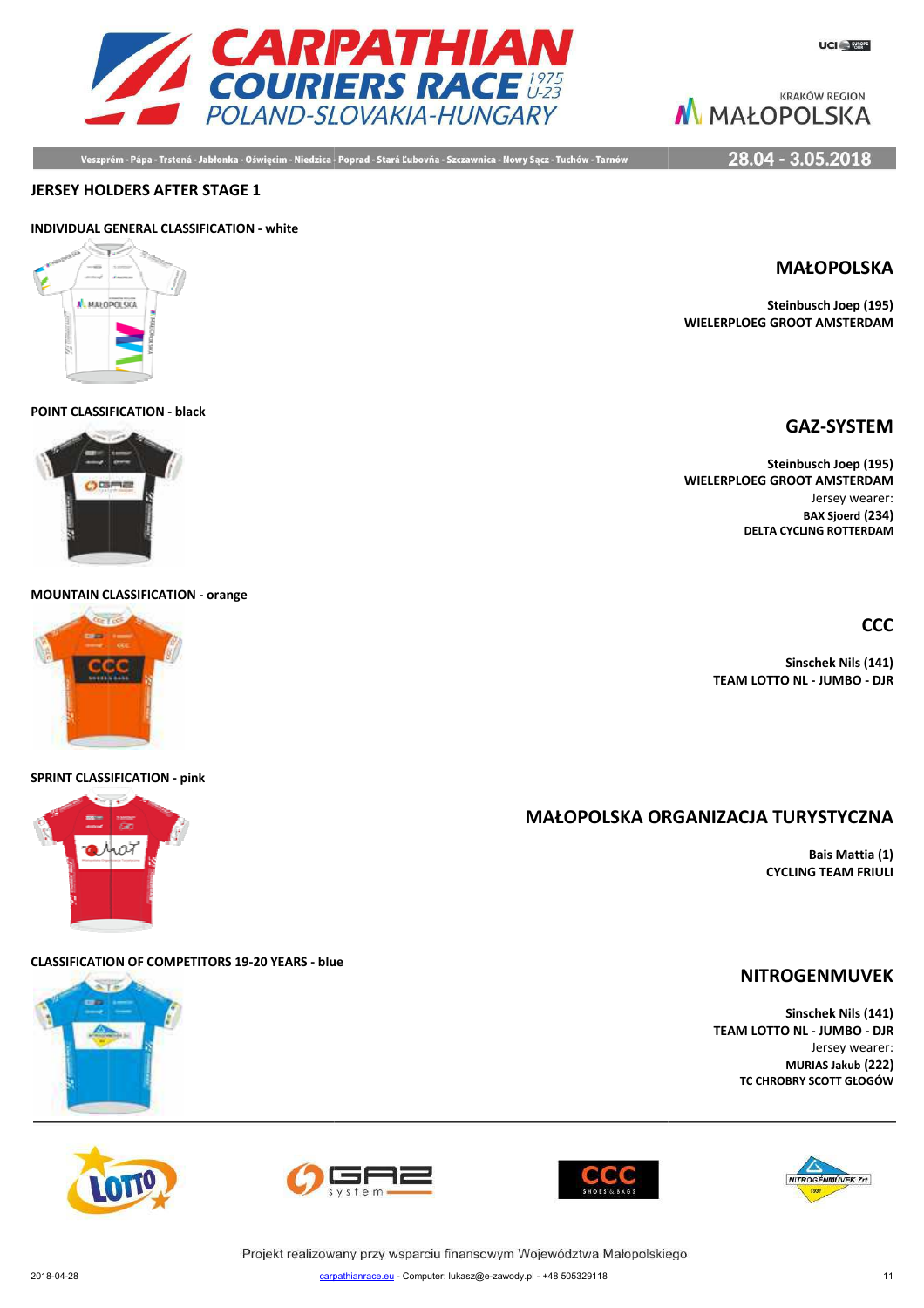



Veszprém - Pápa - Trstená - Jabłonka - Oświęcim - Niedzica - Poprad - Stará Ľubovňa - Szczawnica - Nowy Sącz - Tuchów - Tarnów

28.04 - 3.05.2018

# **RESUME CLASSIFICATIONS**

#### **INDIVIDUAL GENERAL CLASSIFICATION**

| <b>RANK</b>    | <b>BIB</b>   | <b>SURNAME, NAME</b>         | <b>TEAM</b> | <b>GAP</b> |
|----------------|--------------|------------------------------|-------------|------------|
| $\mathbf{1}$   | 195          | <b>STEINBUSCH Joep</b>       | <b>WIE</b>  |            |
| $\overline{2}$ | 141          | *SINSCHEK Nils               | <b>DJR</b>  | $+5$       |
| 3              | 234          | <b>BAX Sjoerd</b>            | <b>DCR</b>  | $+8$       |
| 4              | $\mathbf{1}$ | <b>BAIS Mattia</b>           | <b>FRI</b>  | $+33$      |
| 5              | 155          | DI FELICE Francesco          | DEL         | $+34$      |
| 6              | 13           | <b>MAŁECKI Kamil</b>         | POL         | $+34$      |
| 7              | 203          | <b>STANISZEWSKI Daniel</b>   | POG         | $+36$      |
| 8              | 222          | *MURIAS Jakub                | <b>CHR</b>  | $+36$      |
| 9              | 152          | <b>GALDOUNE Ahmed</b>        | <b>DEL</b>  | $+37$      |
| 10             | 71           | <b>ANIOŁKOWSKI Stanisław</b> | <b>THU</b>  | $+37$      |
| 11             | 5            | *DONEGA Matteo               | <b>FRI</b>  | $+37$      |
| 12             | 125          | *BURCZAK Dawid               | <b>TAR</b>  | $+37$      |
| 13             | 102          | VAN LOON Jordi               | <b>DES</b>  | $+37$      |
| 14             | 191          | <b>BURGER Sven</b>           | <b>WIE</b>  | $+37$      |
| 15             | 144          | <b>VAN IERSEL Youri</b>      | <b>DJR</b>  | $+37$      |
| 16             | 14           | *KRAWCZYK Szymon             | POL         | $+37$      |
| 17             | 12           | *TRACZ Szymon                | POL         | $+37$      |
| 18             | 91           | <b>DINA Marton</b>           | PNN         | $+37$      |
| 19             | 201          | *PEKALA Piotr                | POG         | +37        |
| 20             | 15           | <b>BOGUSŁAWSKI Marceli</b>   | POL         | $+37$      |
| 21             | 146          | *OLDE MEIERINK Lars          | <b>DJR</b>  | $+37$      |
| 22             | 135          | *PRIMOZIC Jaka               | <b>CCK</b>  | $+37$      |
| 23             | 194          | <b>KROEZE Thimo</b>          | <b>WIE</b>  | $+37$      |
| 24             | 23           | *STOCEK Matus                | <b>SVK</b>  | $+37$      |
| 25             | 74           | *KLOC Dawid                  | <b>THU</b>  | $+37$      |
| 26             | 111          | <b>BENIUSIS Justas</b>       | KCT         | $+37$      |
| 27             | 232          | *VAN DEN BERG Marijn         | <b>DCR</b>  | $+37$      |
| 28             | 83           | <b>KOCH Christian</b>        | <b>LKT</b>  | $+37$      |
| 29             | 204          | SOLIŃSKI Patryk              | POG         | $+37$      |
| 30             | 225          | *JAGIEŁA Adam                | <b>CHR</b>  | $+37$      |
| 31             | 175          | *MIGAS Dawid                 | GKS         | $+37$      |
| 32             | 63           | *ISTLSTEKKER Zsolt           | <b>KBN</b>  | +37        |
| 33             | 173          | <b>SŁAWEK Damian</b>         | <b>GKS</b>  | $+37$      |
| 34             | 92           | *VALTER Attila               | PNN         | $+37$      |
| 35             | 31           | <b>LASINIS Venantas</b>      | LTU         | $+37$      |
|                |              |                              |             |            |

#### **POINT CLASSIFICATION**

| RANK | BIB | <b>SURNAME, NAME</b>   | <b>TEAM</b> | <b>PTS</b> |
|------|-----|------------------------|-------------|------------|
| 1    | 195 | <b>STEINBUSCH Joep</b> | <b>WIE</b>  | 20         |
| 2    | 141 | <b>SINSCHEK Nils</b>   | <b>DJR</b>  | 19         |
| 3    | 234 | <b>BAX Sjoerd</b>      | <b>DCR</b>  | 18         |
| 4    | 155 | DI FELICE Francesco    | DEL         | 17         |
| 5    | 152 | <b>GALDOUNE Ahmed</b>  | DEL         | 16         |
| 6    | 71  | ANIOŁKOWSKI Stanisław  | THU         | 15         |
| 7    | 5   | <b>DONEGA Matteo</b>   | <b>FRI</b>  | 14         |
| 8    | 125 | <b>BURCZAK Dawid</b>   | <b>TAR</b>  | 13         |
| 9    | 102 | VAN LOON Jordi         | <b>DES</b>  | 12         |
| 10   | 191 | <b>BURGER Sven</b>     | <b>WIE</b>  | 11         |

#### **MOUNTAIN CLASSIFICATION**

| RANK | BIB | <b>SURNAME, NAME</b> | <b>TEAM</b> | <b>PTS</b> |
|------|-----|----------------------|-------------|------------|
| 1    | 141 | <b>SINSCHEK Nils</b> | DIR         | З          |
| 2    | 195 | STEINBUSCH Joep      | <b>WIF</b>  |            |
| 3    | 234 | <b>BAX Sjoerd</b>    | <b>DCR</b>  |            |

### **SPRINT CLASSIFICATION**

| RANK | BIB | <b>SURNAME, NAME</b>   | TEAM       | <b>PTS</b> |
|------|-----|------------------------|------------|------------|
| 1    | 1   | <b>BAIS Mattia</b>     | FRI        | 4          |
| 2    | 195 | <b>STEINBUSCH Joep</b> | <b>WIE</b> | 3          |
| 3    | 155 | DI FELICE Francesco    | DEL        | 3          |
| 4    | 13  | <b>MAŁECKI Kamil</b>   | <b>POL</b> | 3          |
| 5    | 141 | <b>SINSCHEK Nils</b>   | <b>DJR</b> | 2          |
| 6    | 234 | <b>BAX Sjoerd</b>      | <b>DCR</b> | 1          |
| 7    | 203 | STANISZEWSKI Daniel    | POG        | 1          |
| 8    | 222 | <b>MURIAS Jakub</b>    | <b>CHR</b> | 1          |
|      |     |                        |            |            |









Projekt realizowany przy wsparciu finansowym Województwa Małopolskiego